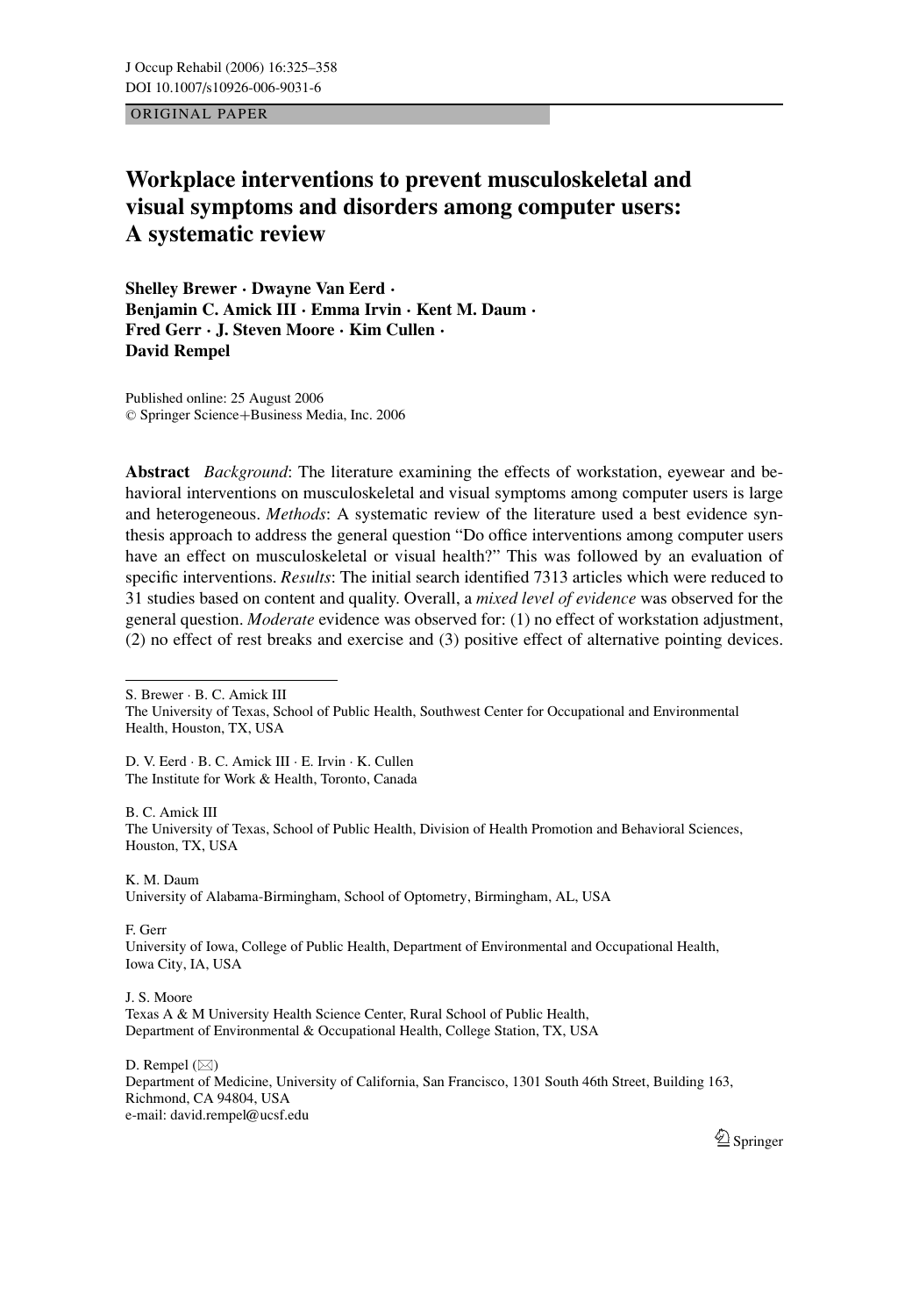For all other interventions *mixed* or *insufficient* evidence of effect was observed. *Conclusion*: Few high quality studies were found that examined the effects of interventions in the office on musculoskeletal or visual health.

**Keywords** Office · Ergonomics · Interventions · Systematic review · Computers · Musculoskeletal . Visual

## **Introduction**

The most common occupational health problems among computer users are visual and musculoskeletal symptoms and disorders [\[12\]](#page-31-0). Health problems include eye discomfort, sustained pain in the neck and upper extremities and regional disorders, such as wrist tendonitis, epicondylitis and trapezius muscle strain. The workplace risk factors include hours of computer use, sustained awkward head and arm postures, poor lighting conditions, poor visual correction, and work organizational factors [\[5,](#page-31-1) [8,](#page-31-2) [13,](#page-31-3) [16](#page-32-0)[–18,](#page-32-1) [20,](#page-32-2) [21,](#page-32-3) [23\]](#page-32-4). The Institute of Medicine recently called for more intervention research to provide scientifically credible evidence to practitioners who are responsible for risk reduction among computer users [\[19\]](#page-32-5).

The literature describing interventions intended to prevent or alleviate visual and musculoskeletal symptoms and disorders among computer users has grown in recent years. A broad literature search for participatory ergonomic interventions revealed a twofold increase in the number of articles from 1990 to 2004 [\[6\]](#page-31-4). However, the studies conducted to evaluate the effects of workstation, eyewear and behavioral interventions on upper body disorders and visual symptoms are of mixed quality [\[14\]](#page-31-5). The methodological heterogeneity challenges researchers attempting to synthesize the evidence. The systematic review process provides a structured approach for evaluating the literature and synthesizing evidence regarding prevention strategies [\[7,](#page-31-6) [9,](#page-31-7) [24\]](#page-32-6). Furthermore, systematic reviews provide an opportunity to critically reflect on research methods and identify fruitful directions for future research.

The purpose of the systematic review was to identify published studies that evaluated the effects of workplace interventions on visual or upper body musculoskeletal symptoms or disorders among computer users. Studies which met *a priori* design and quality criteria were evaluated in detail and results were extracted and synthesized. The review included both primary and secondary prevention studies. Based on the evidence synthesis, recommendations were made for primary and secondary prevention and for future intervention studies.

#### **Materials and methods**

Primary and secondary intervention studies were systematically reviewed using a consensus process developed by Cochrane [\[4\]](#page-31-8) and Slavin [\[24\]](#page-32-6) and adapted by the review team. A review team of 9 researchers from North America (paper co-authors) were identified and invited to participate. Each was identified based on his/her expertise in conducting epidemiologic or intervention studies related to musculoskeletal or visual disorders among computer users or his/her experience conducting systematic reviews. The expertise covered the fields of epidemiology, ergonomics, occupational medicine, safety engineering and optometry.

The basic steps of the systematic review were:

- Step 1 Formulate research question and search terms
- Step 2 Identify articles relevant to the research question expected to be found by the search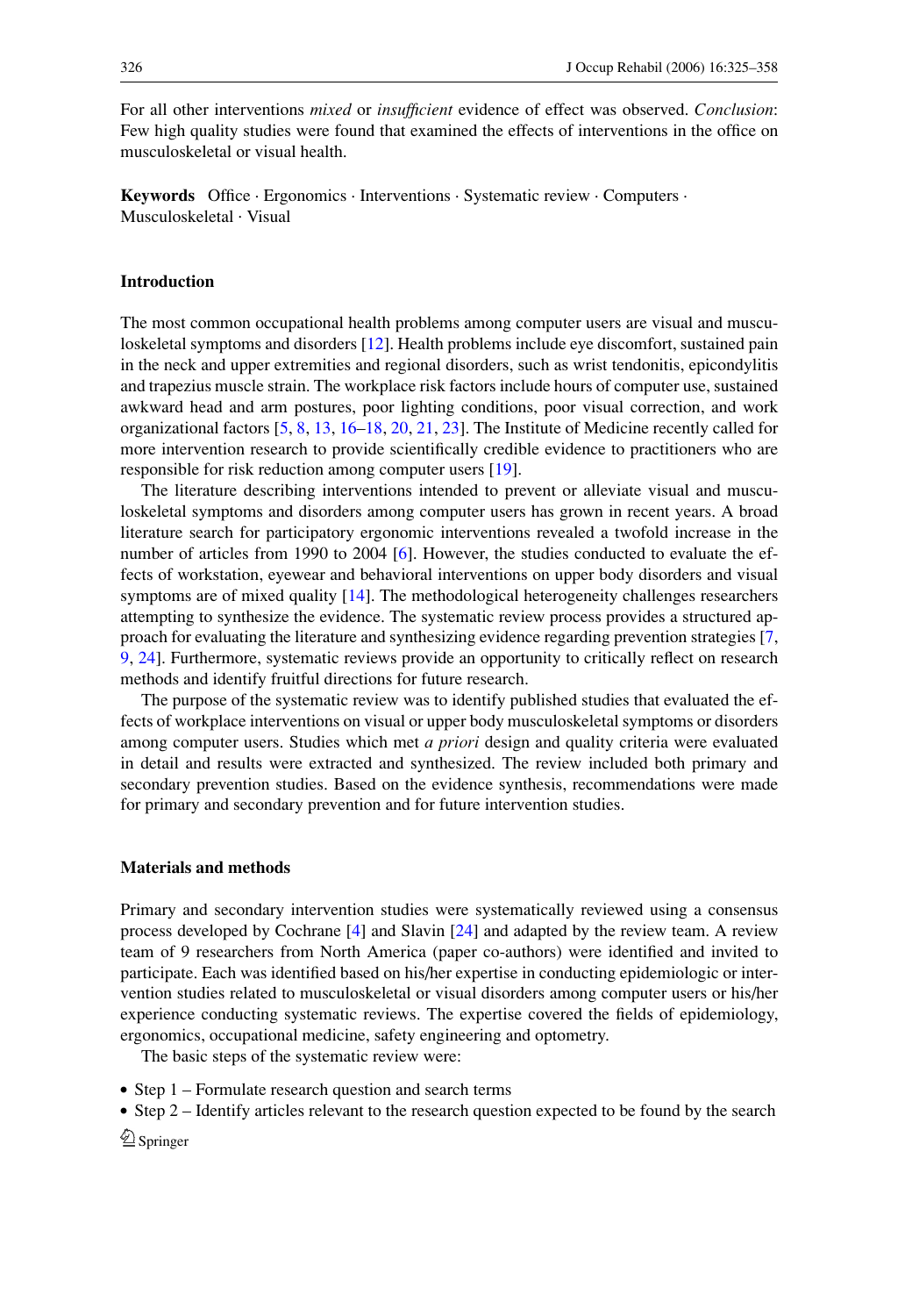- $\bullet$  Step 3 International experts contacted to identify key articles
- Step 4 Conduct literature search and pool articles with those submitted by experts
- Step 5 Level 1 review: Select articles for inclusion based on relevance to the review question and quality using 11 screening criteria
- Step 6 Level 2 review: Assess quality of relevant articles with scoring on 19 criteria
- Step 7 Level 3 review: Extract data from relevant articles for summary tables
- Step  $8$  Evidence synthesis

The rules or actions for each review step were achieved through a consensus process. For step 1, the review team reached consensus on the primary question "Do office interventions among computer users have an effect on musculoskeletal or visual health?". The review team also considered studies focused on the effects of specific intervention types (e.g., training, alternative keyboard, glasses, etc.). Three terms from the primary question, "Office", "Intervention" and "Health", were defined and used to develop literature search criteria.

"Office" was defined according to work setting and technology. The definition was limited to traditional office settings where computers (either desktop or laptop) were used to process information. Studies involving non-traditional office settings, such as airports, rent-an-office, home offices or traveling offices of sales people or in a setting where the work primarily involved manufacturing or material handling were excluded. Laboratory-based experimental studies were also excluded.

"Intervention" was broadly defined by using the traditional hazard control tiers of engineering controls, administrative controls and personal protective equipment.

"Health" was defined broadly to include musculoskeletal and visual symptoms as well as clinical musculoskeletal and visual disorders or diagnoses. Visual diagnoses included: binocular disorders, accommodative disorders and conditions related to dry eye if specific to computer uses in office environments. Visual diagnoses excluded were: cataracts, retina disorders (e.g., diabetic retinopathy) and infection (e.g., conjunctivitis and/or inflammation - uveitis). Studies which reported only health outcome data from OSHA 200/300 logs or workers' compensation records were excluded. While muscle loading research (e.g., electromyography) was recognized as defining a plausible pathway, field studies with only muscle loading as the outcome were excluded.

The review was limited to articles published or in press in the English language, peer-reviewed, scientific literature from 1980 forward. This year corresponds to the time when computers began to be used widely in office settings. Book chapters and conference proceedings were excluded. The primary reasons for the limitations were language proficiency of the team and time to complete the review steps.

## **Literature search**

Based on the research question, literature search terms were identified and combined to search the following databases: Medline, Embase, CINAHL and Academic Source Premier. The search terms fell into three broad categories: intervention, work setting and health outcomes (Table [1\)](#page-3-0). Overall the search categories were chosen to be inclusive. However, within the work settings category some terms were exclusive (e.g., non-office based). The specific disease terms: cataract, conjunctivitis, uveitis, diabetic retinopathy, neoplasms and the term muscle loading were used to exclude articles. The search strategy combined the three categories using the AND Boolean operator, while the terms within each category were combined with the Boolean OR operator.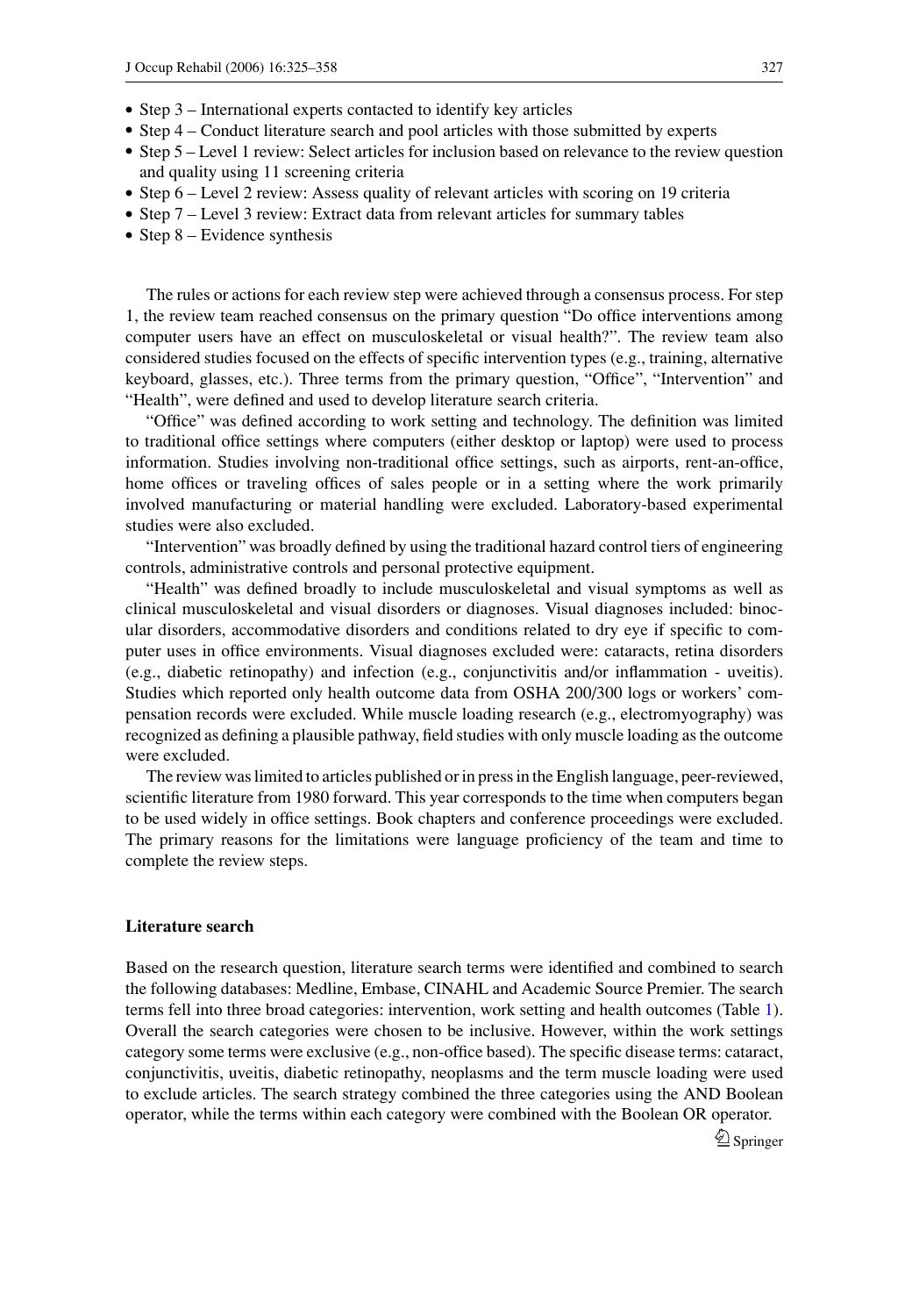<span id="page-3-0"></span>

| Intervention terms   | Intervention Studies, anthropometry, human engineering, ergonomic, human factor,<br>forearm support, wrist rest, monitor, laptop computer, notebook computer, flat panel<br>display, display, footrest, computer, workstation, training, exercise, VDT or VDU,<br>progressive lens, bifocal, glasses, eyeglasses, spectacle, chair, equipment, lighting,<br>keyboard, mouse, glare, computer terminals, "interior design and furnishings," "task<br>performance analysis"                                                                                                                                                                                                                                                                                                                                                                                                                                                                                                                                                                                                                                                                                                                                                                                                                                                                                                          |
|----------------------|------------------------------------------------------------------------------------------------------------------------------------------------------------------------------------------------------------------------------------------------------------------------------------------------------------------------------------------------------------------------------------------------------------------------------------------------------------------------------------------------------------------------------------------------------------------------------------------------------------------------------------------------------------------------------------------------------------------------------------------------------------------------------------------------------------------------------------------------------------------------------------------------------------------------------------------------------------------------------------------------------------------------------------------------------------------------------------------------------------------------------------------------------------------------------------------------------------------------------------------------------------------------------------------------------------------------------------------------------------------------------------|
| Work setting terms   | Employ, hospitals, company, worker, office, knowledge worker, white collar worker,<br>call center or call centre, telemarketing, computerized office, engineer, reporter,<br>newspaper, office worker, student, editor, information technology, insurance,<br>government, universities, classroom, computer terminals, computers, computer user,<br>VDU operator, computer peripherals                                                                                                                                                                                                                                                                                                                                                                                                                                                                                                                                                                                                                                                                                                                                                                                                                                                                                                                                                                                             |
| Health outcome terms | Arm injuries, cumulative trauma disorders, tendonitis, tenosynovitis, neck injuries,<br>synovitis, muscle weakness, forearm injuries, wrist injuries, hand injuries,<br>osteoarthritis, "sprains and strains," soft tissue injuries, arthralgia, finger injuries,<br>tendon injuries, bursitis, nerve compression syndromes, myofascial pain syndromes,<br>neuralgia, causalgia, radiculopathy, polyradiculoneuritis, polyneuritis, muscular<br>diseases, carpal tunnel syndrome, shoulder impingement syndrome, thoracic outlet<br>syndrome, tennis elbow, epicondylitis, cervico-brachial neuralgia, ulnar nerve<br>compression syndrome, musculoskeletal diseases, repetitive trauma, musculoskeletal<br>system, musculoskeletal injuries, musculoskeletal symptom, visual symptom, eye<br>strain, headache, RSI, accommodation, asthenopia, eyestrain, binocular disorder,<br>convergence, ocular, ocular motility disorders, presbyopia, convergence<br>insufficiency, accommodative insufficiency, dry eye syndrome, myopia, hyperopia,<br>astigmatism, refractive errors, visual acuity, diplopia, anisometropia, orthoptics,<br>"vision, binocular," eye protective devices, "adaptation, ocular," ocular,<br>photophobia, eye movements, vision disorders, posture, neck pain, back pain,<br>computer vision syndrome, upper extremity/AND pain, lower extremity/AND pain |

*Note.* Search strategy: terms within one of the three categories are combined with OR and between categories with AND. Some terms were truncated.

A list of 28 relevant articles was identified by the review team prior to the literature search to test the sensitivity of the literature search procedure. A preliminary literature search missed 13 of the 28 articles due primarily to the absence of key words in the 'work setting' category (Table [1\)](#page-3-0). The search was expanded to include the terms 'computer' and 'computer user.' The second search captured 25 of the 28 key articles identified by the team and was considered evidence of adequate search sensitivity.

International experts were identified and asked to submit relevant published articles or articles in press. The request also included articles accepted for review and from the grey literature (e.g., technical reports, book chapters, theses or dissertations, and conference presentations). The purpose for obtaining the grey literature was to review the bibliographies for relevant peerreviewed articles. Twenty-eight articles identified by four outside experts were added to the articles reviewed after duplicate references were removed.

## **Level 1: Selection for relevance**

The broad search strategy captured many non-relevant studies and the Level 1 review was designed to exclude them. The Level 1 review required reading of the article title and abstract and, if necessary, the full article. For efficiency, the Level 1 review was divided into two  $\mathcal{Q}_{\text{Springer}}$ 

**Table 1** Search terms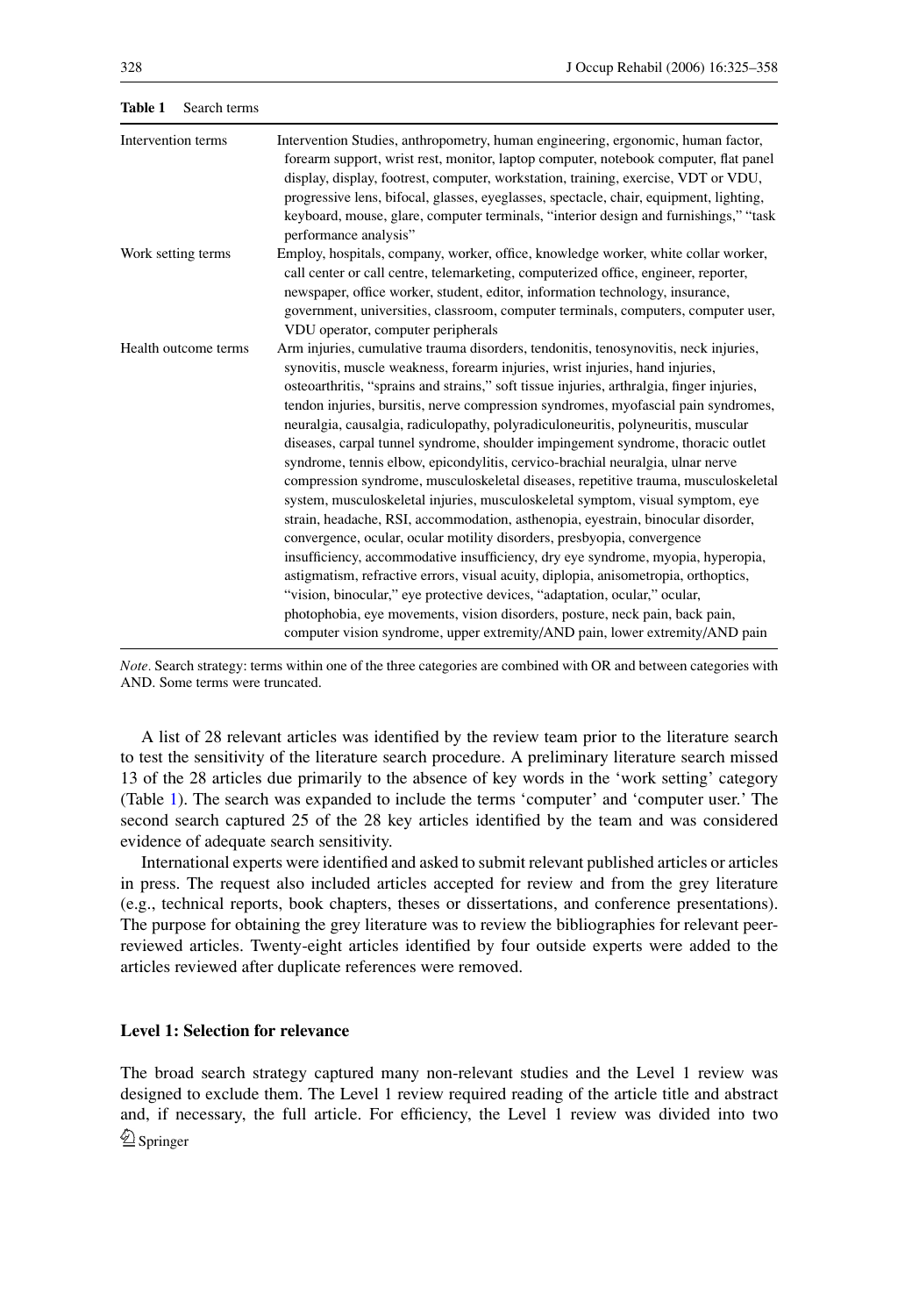| Level 1a                                                 |                |  |
|----------------------------------------------------------|----------------|--|
| 1. Did an intervention occur?                            | N <sub>0</sub> |  |
| 2. Did intervention occur in office?                     | No.            |  |
| 3. Was intervention related to computer work?            | No.            |  |
| Level 1 <sub>b</sub>                                     |                |  |
| 4. A peer reviewed or in press publication?              | N <sub>0</sub> |  |
| 5. From English language literature?                     | N <sub>0</sub> |  |
| 6. Control group used?                                   | N <sub>0</sub> |  |
| 7. Individual health data?                               | N <sub>0</sub> |  |
| 8. Outcome musculoskeletal or visual symptoms/disorders? | No.            |  |
| 9. Post only study?                                      | Yes            |  |
| 10. OSHA log outcome data only?                          | Yes            |  |
| 11. Workers' compensation data only?                     | Yes            |  |

<span id="page-4-0"></span>**Table 2** Level 1 – Screening questions and response that led to exclusion. An exclusionary response to any one question would exclude the article from further review

steps, Level la and Level Ib. Articles were screened for relevance at Level la using three criteria: 1) an intervention occurred, 2) the study took place in an office setting, and 3) the intervention was related to computer use. Articles not meeting Level la were excluded from further review. The Level 1b review was then used to screen for 8 article characteristics or qualities (Table [2\)](#page-4-0). One research team member reviewed each article at Level la, while two members reviewed and reached consensus on each article at Level 1b. Articles not meeting Level 1b criteria were excluded from further review.

Since the Level la review was done by a single reviewer, biases could be introduced. Therefore, a quality control (QC) check of the Level la screen was done by an independent reviewer (QC reviewer) who had methodological and content expertise. Ten studies were randomly chosen from each of the eight reviewers and evaluated by the QC reviewer; five of the ten were among those that had been accepted by the reviewer and the remaining five had been excluded. The QC reviewer agreed with the reviewers' classifications of 70 of 80 articles. He identified four articles for inclusion that the review team excluded. Three of these articles [\[15,](#page-32-7) [25,](#page-32-8) [26\]](#page-32-9) would have been excluded at Level la if the QC reviewer had been involved in group discussions regarding interpretation and application of the Level la screening criteria. The fourth article [\[22\]](#page-32-10) was excluded at Level 1b. The reviewer also identified six articles for exclusion that the review team had included after Level la screening. Of these six articles, five were excluded by the review team at Level 1b. Overall, we considered the quality of the Level la review process acceptable.

## **Level 2: Quality assessment**

Articles that passed the Level 1 review were scored for quality in the Level 2 review. The team developed a list of 19 methodological criteria (Table [3\)](#page-5-0) to assess article quality. Each article was independently reviewed by two team members and rated as either meeting or not meeting each of these criteria. To reduce bias, review pairs were rotated randomly with at least two other team members. The reviewer pairs were required to reach consensus on quality criteria. Team members did not review articles they had consulted on, authored or co-authored.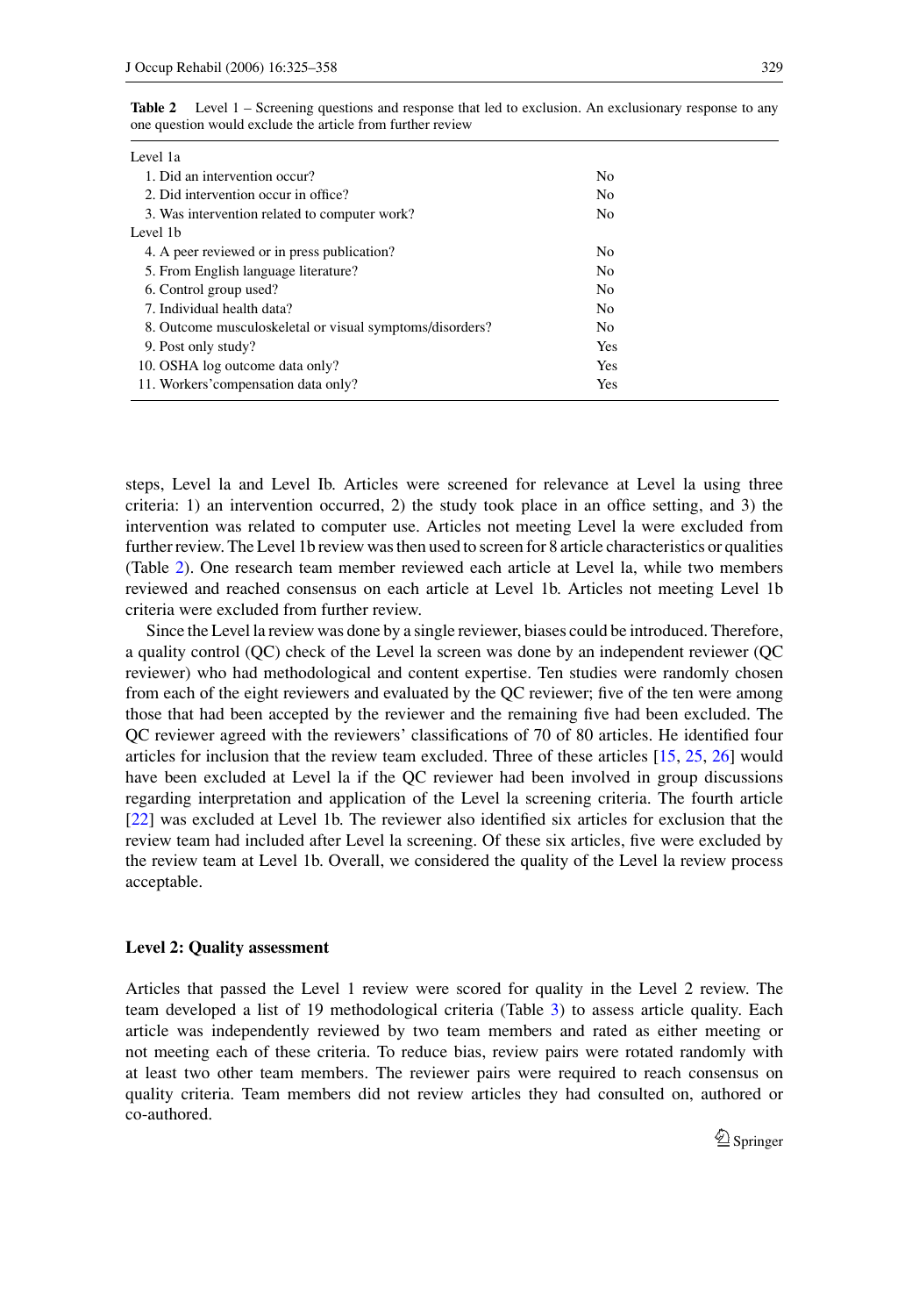#### <span id="page-5-0"></span>Table 3 Level 2 – Quality assessment questions

- 1. Was the research question/objective clearly stated?
- 2. Was the primary hypothesis clearly stated?
- 3. Was the intervention allocation randomized?
- 4. Was the length of follow-up 1 month or greater?
- 5. Were concurrent comparison (control) group(s) used?
- 6. Were sample inclusion/exclusion criteria described?
- 7. Was participation rate reported and greater than 40% for employees/workers?
- 8. Were baseline characteristics of study participants presented?
- 9. Were baseline characteristics presented by group?
- 10. Was the loss to follow up reported?
- 11. Were differences between those employees/workers who remained in the study and those who dropped out analyzed?
- 12. Was the intervention implementation described?
- 13. Was there confirmation that the intervention took place?
- 14. Were the effects of the intervention on some exposure parameters documented?
- 15. Was the calendar duration of the intervention documented?
- 16. Was contamination between groups described or documented?
- 17. Were covariates/potential confounders for musculoskeletal or visual disorders ascertained (e.g., gender, age, eye wear, non-work activities)?
- 18. Was adjustment made for covariates/potential confounders?
- 19. Were statistical methods adequately described?

Reviewer pair disagreements were identified and reviewers discussed their differences to reach resolution. In cases where agreement could not be reached, a third reviewer was consulted to assist in obtaining consensus.

Summary quality scores for each article were based on a weighted sum score of the 19 criteria. The weighting values assigned to each of the 19 criteria ranged from "somewhat important" (1) to "very important" (3) based on an *a priori* group consensus process (see Table [4\)](#page-6-0). The highest possible weighted score for an article was 43. Each article received a quality ranking by dividing the weighted score by 43 and multiplying by 100. For evidence synthesis articles were grouped into high (86% to 100%), medium (50% to 85%) and low (0% to 49%) quality categories. The categories were determined by team consensus with reference to review methodology literature [\[1,](#page-31-9) [4,](#page-31-8) [24\]](#page-32-6).

# **Level 3: Data extraction**

The data extracted from each study were used to build summary tables to enable evidence synthesis and the development of overall conclusions. Data extraction for each paper was performed independently by two reviewers and, again, reviewer pairs were rotated to reduce bias. Team members did not review articles they consulted on, authored or co-authored. Differences between reviewers were identified and resolved by consensus. Standardized data extraction forms were developed by the review team based on existing forms and data extraction procedures [\[9\]](#page-31-7). Reviewer pairs extracted data on: study design, intervention, musculoskeletal and visual outcome measures, statistical analyses and study findings (see Table [5\)](#page-8-0). During data extraction, reviewers also re-evaluated the Level 2 methodological quality ratings. Changes made to the Level 2 quality ratings required approval by the entire review team.

 $\mathcal{Q}_{\text{Springer}}$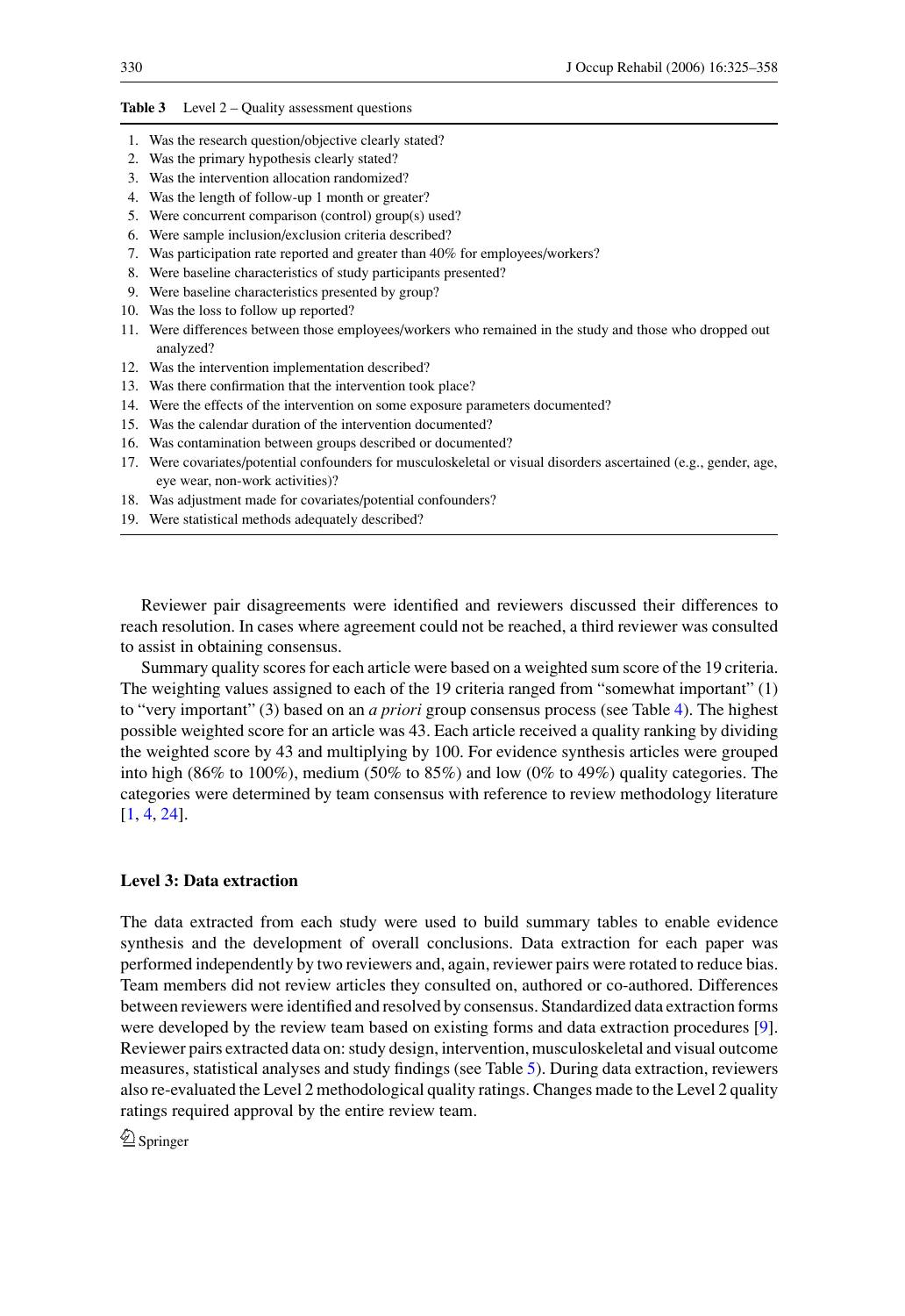| Table 4 Methodological quality a |     |     |                  | issessment ordered by quality ranking and author |                  |          |                                          |     |     |                 |     |                |          |                |     |                 |                 |                        |                 |                                                    |
|----------------------------------|-----|-----|------------------|--------------------------------------------------|------------------|----------|------------------------------------------|-----|-----|-----------------|-----|----------------|----------|----------------|-----|-----------------|-----------------|------------------------|-----------------|----------------------------------------------------|
| Criteria                         |     |     |                  | 4                                                | 5                | $\circ$  | 冖                                        | ∞   | o   | $\overline{10}$ | Ξ   | $\overline{c}$ | 13       | $\overline{1}$ | 15  | $\overline{16}$ | $\overline{17}$ | $\frac{8}{2}$          | $\overline{19}$ | ranking<br>Quality                                 |
| Criteria weight                  |     |     |                  |                                                  |                  |          |                                          |     |     |                 |     |                |          |                |     |                 |                 | $\mathbf{\mathcal{L}}$ | 3               |                                                    |
| High quality ranking             |     |     |                  |                                                  |                  |          |                                          |     |     |                 |     |                |          |                |     |                 |                 |                        |                 |                                                    |
| Amick, 2003                      |     |     |                  |                                                  |                  |          |                                          |     |     |                 |     |                |          |                |     |                 |                 |                        |                 | 93.0%                                              |
| Brisson, 1999                    |     |     |                  |                                                  |                  |          |                                          |     |     |                 |     |                |          |                |     |                 |                 |                        |                 | 93.0%                                              |
| Feuerstein, 2004                 |     |     |                  |                                                  |                  |          |                                          |     |     |                 |     |                |          |                |     |                 |                 |                        |                 |                                                    |
| Gerr, 2005                       |     |     |                  |                                                  |                  |          |                                          |     |     |                 |     |                |          |                |     |                 |                 |                        |                 |                                                    |
| Ketola, 2002                     |     |     |                  |                                                  |                  |          |                                          |     |     |                 |     |                |          |                |     |                 |                 |                        |                 | 93.0%<br>88.4%<br>93.0%<br>90.7%<br>96.0%<br>86.0% |
| Rempel, 1999                     |     |     |                  |                                                  |                  |          |                                          |     |     |                 |     |                |          |                |     |                 |                 |                        |                 |                                                    |
| Rempel, 2005                     |     |     |                  |                                                  |                  |          |                                          |     |     |                 |     |                |          |                |     |                 |                 |                        |                 |                                                    |
| Titiranonda, 1999                |     |     |                  |                                                  |                  |          |                                          |     |     |                 |     |                |          |                |     |                 |                 |                        |                 |                                                    |
| van den Heuvel,                  |     |     |                  |                                                  |                  |          |                                          |     |     |                 |     |                |          |                |     |                 |                 |                        |                 |                                                    |
| 2003                             |     |     |                  |                                                  |                  |          |                                          |     |     |                 |     |                |          |                |     |                 |                 |                        |                 |                                                    |
| Criteria Met                     |     |     |                  |                                                  |                  |          | $\begin{array}{c} 8 \\ 80\% \end{array}$ | 90% |     |                 |     |                | 8<br>80% |                |     |                 |                 |                        | 9<br>90%        |                                                    |
| Percent criteria                 | 90% | 20% | $\frac{8}{80\%}$ | 9<br>90%                                         | $\frac{8}{90\%}$ | 9<br>90% |                                          |     | 90% | 90%             | 30% | 9<br>90%       |          | 7<br>70%       | 80% | 50%             | 90%             | 80%                    |                 |                                                    |
| met                              |     |     |                  |                                                  |                  |          |                                          |     |     |                 |     |                |          |                |     |                 |                 |                        |                 |                                                    |
|                                  |     |     |                  |                                                  |                  |          |                                          |     |     |                 |     |                |          |                |     |                 |                 |                        |                 |                                                    |

<span id="page-6-0"></span>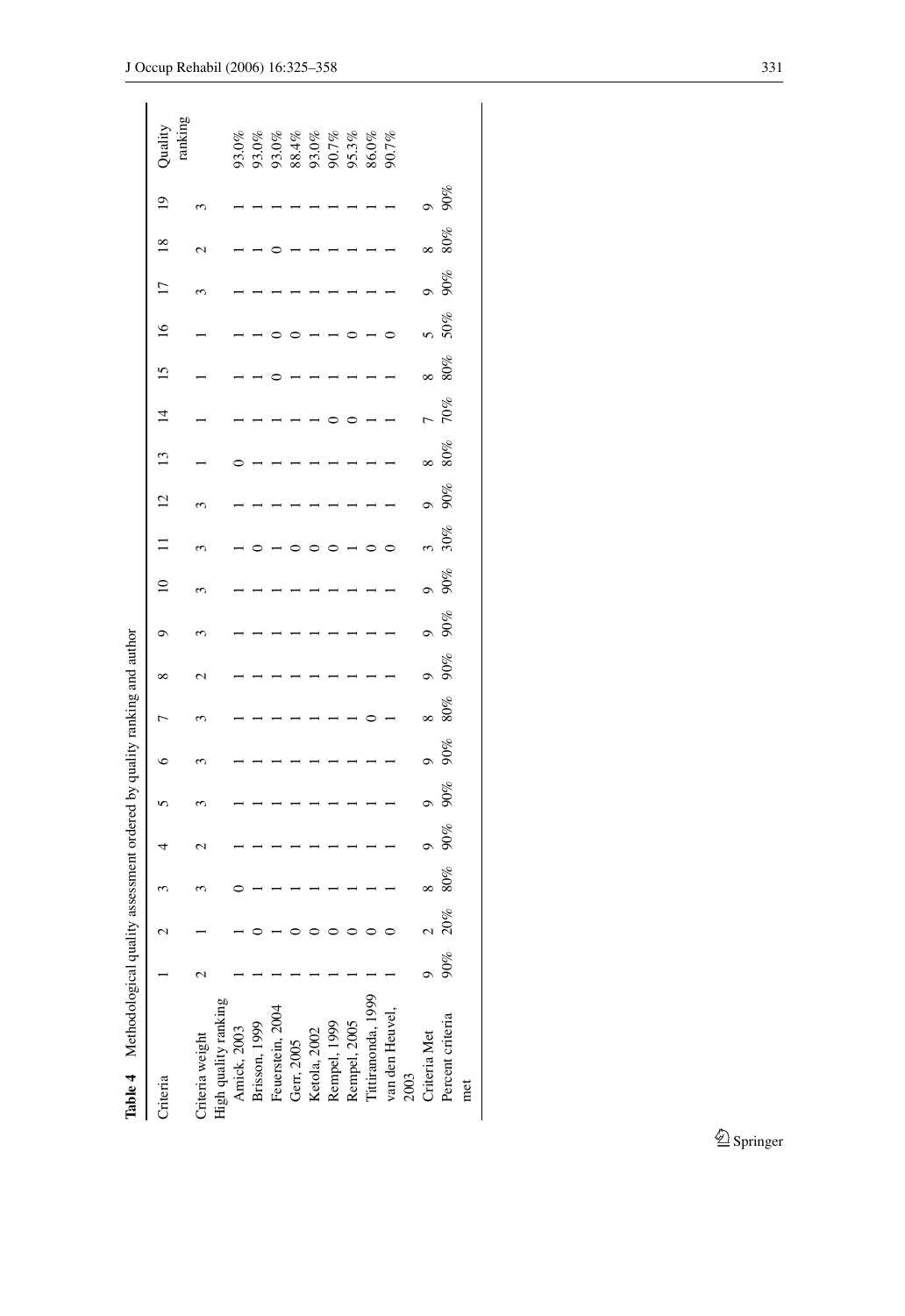| Table 4 Continued         |                 |          |     |        |                |                 |     |          |                            |            |                |                          |                |                 |                 |          |                 |                 |                      |
|---------------------------|-----------------|----------|-----|--------|----------------|-----------------|-----|----------|----------------------------|------------|----------------|--------------------------|----------------|-----------------|-----------------|----------|-----------------|-----------------|----------------------|
| Criteria                  |                 | 2        | 3   | ↤      | $\sqrt{ }$     | $\circ$         |     | $\infty$ | $\overline{10}$<br>$\circ$ | Ξ          | 2              | 13                       | $\overline{4}$ | $\overline{15}$ | $\overline{16}$ | $\Box$   | $\overline{18}$ | $\overline{19}$ | ranking<br>Quality   |
| Criteria weight           | $\mathbf{\sim}$ |          |     | $\sim$ |                |                 |     | $\sim$   |                            | $\sim$     | $\tilde{ }$    |                          |                |                 |                 | $\sim$   | $\sim$          | $\sim$          |                      |
| Medium quality<br>ranking |                 |          |     |        |                |                 |     |          |                            |            |                |                          |                |                 |                 |          |                 |                 |                      |
|                           |                 |          |     |        |                |                 |     |          |                            |            |                |                          |                |                 |                 |          |                 |                 |                      |
| Aaras, 200                |                 |          |     |        |                |                 |     |          |                            |            |                |                          |                |                 |                 |          |                 |                 | 74.4%<br>65.1%       |
| Aaras, 1999               |                 |          |     |        |                |                 |     |          |                            |            |                |                          |                |                 |                 |          |                 |                 |                      |
| Biswas, 2003              |                 |          |     |        |                |                 |     |          |                            |            |                |                          |                |                 |                 |          |                 |                 | 60.5%                |
| Bohr, 2000                |                 |          |     |        |                |                 |     |          |                            |            |                |                          |                |                 |                 |          |                 |                 | 74.4%                |
| Butzon, 1997              |                 |          |     |        |                |                 |     |          |                            |            |                |                          |                |                 |                 |          |                 |                 | 65.1%                |
| Butzon, 2002              |                 |          |     |        |                |                 |     |          |                            |            |                |                          |                |                 |                 |          |                 |                 | 53.5%                |
| Cook, 2004                |                 |          |     |        |                |                 |     |          |                            |            |                |                          |                |                 |                 |          |                 |                 | $72.1\%$             |
| Fostervold, 2001          |                 |          |     |        |                |                 |     |          |                            |            |                |                          |                |                 |                 |          |                 |                 | 60.5%                |
| Galinsky, 2000            |                 |          |     |        |                |                 |     |          |                            |            |                |                          |                |                 |                 |          |                 |                 | 53.5%                |
| Greene, 2005              |                 |          |     |        |                |                 |     |          |                            |            |                |                          |                |                 |                 |          |                 |                 | 79.1%                |
| Henning, 1997             |                 |          |     |        |                |                 |     |          |                            |            |                |                          | $\circ$        |                 |                 |          |                 |                 | 55.8%                |
| Hladky, 1998              |                 |          |     |        |                |                 |     |          |                            |            |                |                          | $\bigcap$      |                 |                 |          |                 |                 | $67.4\%$<br>$67.4\%$ |
| Horgen, 2004              |                 |          |     |        |                |                 |     |          |                            |            |                |                          | $\bigcap$      |                 |                 |          |                 |                 |                      |
| Kamwendo, 1991            |                 |          |     |        |                |                 |     |          |                            |            |                |                          |                |                 |                 |          |                 |                 | 83.7%                |
| Lintula, 2001             |                 |          |     |        |                |                 |     |          |                            |            |                |                          |                |                 |                 |          |                 |                 | 65.1%                |
| Martin, 2003              |                 |          |     |        |                |                 |     |          |                            | $\circ$    |                |                          |                |                 |                 |          | $\circ$         |                 | 81.4%                |
| Mclean, 2001              |                 |          |     |        |                |                 |     |          |                            | $\circ$    |                |                          |                |                 | $\circ$         |          | $\circ$         |                 | 67.4%                |
| Mekhora, 2000             |                 |          |     |        |                |                 |     |          |                            | $\circ$    |                |                          |                |                 | $\circ$         |          | $\circ$         |                 | 83.7%                |
| Nelson, 1998              |                 |          |     |        |                | $\circ$ $\circ$ |     |          |                            |            |                |                          |                |                 |                 |          | $\circ$         |                 | 58.1%                |
| Peper, 2004               |                 |          |     |        |                |                 |     |          |                            |            |                |                          |                |                 |                 |          |                 |                 | 72.1%                |
| Psihogios, 2001           |                 |          |     |        |                |                 |     |          |                            |            |                |                          |                |                 |                 |          |                 |                 | 53.5%                |
| Skilling, 2005            |                 |          |     |        |                |                 |     |          |                            |            |                |                          |                |                 |                 |          |                 |                 | 74.4%                |
| Criteria Met              | 22              |          | 5   | S      | $\overline{c}$ | $\overline{4}$  |     |          | 보                          | Ν,         | $\overline{c}$ | $\overline{\mathcal{L}}$ |                | $\circ$         |                 | $\infty$ |                 | $\overline{5}$  |                      |
| Percent Criteria          |                 | 100% 43% | 71% | 71%    | 100%           | 67%             | 29% | 95%      | 67%                        | 10%<br>71% |                | 57%<br>100%              | 52%            | 90%             | $0\%$           | 86%      | 19%             | 95%             |                      |
| Met                       |                 |          |     |        |                |                 |     |          |                            |            |                |                          |                |                 |                 |          |                 |                 |                      |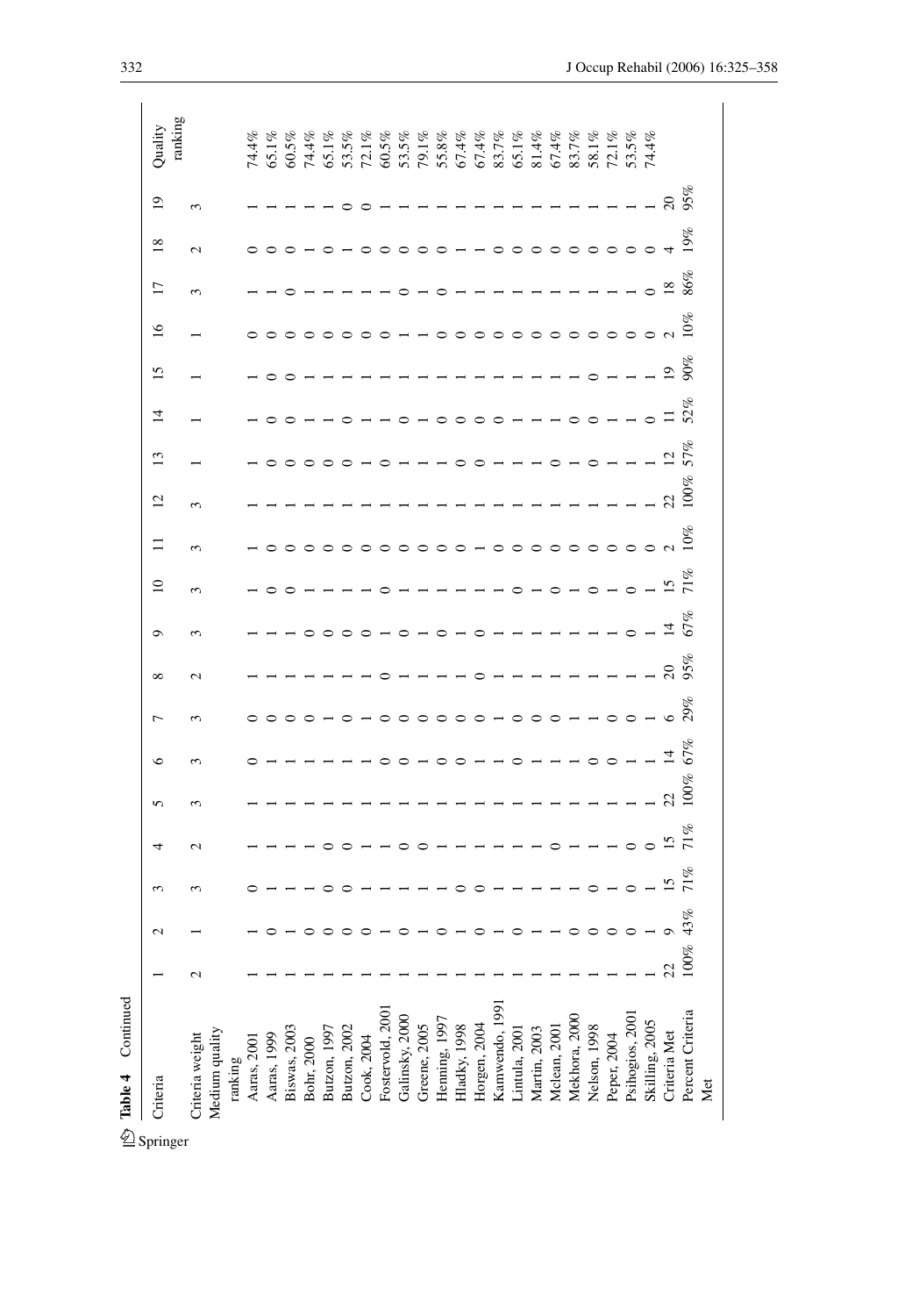### <span id="page-8-0"></span>**Table 5** Data extraction questions

- 1. State the research question/objective.
- 2. State the primary hypothesis.
- 3. State additional hypotheses not listed in question #2.
- 4. Write the last name of the first author and the year of publication.
- 5. List the jurisdiction where the study was completed.
- 6. What industry/sector was the study conducted in?
- 7. Describe the job titles/classification of participants that participated in the study.
- 8. List the inclusion and exclusion criteria described in the study.
- 9. What is the study design?
- 10. What type of prevention did the study investigate?
- 11. What was the duration of the intervention in months/days/hours?
- 12. Indicate time period between baseline measurement and all subsequent follow up measurements.
- 13. Describe intervention group.
- 14. Describe the referent group.
- 15. Describe overall (study) group Answer only if paper did not provide information to answer questions 13 and 14.
- 16. What was the intervention evaluated?
- 17. Describe the intervention.
- 18. Was there confirmation the intervention occurred?
- 19. How long after the intervention did the confirmation occur?
- 20. Select from the list all types of covariates/confounders that were evaluated for inclusion in the final analysis.
- 21. Provide a list of covariates/confounding variables that were controlled for in the final test of the intervention effectiveness.
- 22. Describe the significant differences in covariates/confounders for those that participated in the study vs. those that were invited but did not participate by experimental group.
- 23. Describe the significant differences in covariates/confounders for those that participated in the study vs. those that were lost to follow-up by experimental group.
- 24. Describe how the musculoskeletal health outcomes (symptoms) were measured.
- 25. Describe whether musculoskeletal symptoms were measured consistently at the same time of day over different measurement periods.
- 26. Describe whether musculoskeletal symptoms were measured consistently on the same day of the week over different measurement periods.
- 27. Describe how the visual health outcomes were measured.
- 28. Describe whether visual symptoms were measured consistently at the same time of day over different measurement periods.
- 29. Describe whether visual symptoms were measured consistently on the same day of the week over different measurement periods.
- 30. List all the non-musculoskeletal and non-visual outcomes and how they were measured.
- 31. Check all body regions where specific clinical disorders were ascertained by physical examination or laboratory test.
- 32. Was masking to physical assessment done?
- 33. Please check the type of analysis done for testing the observed effect of the intervention.
- 34. Describe for each outcome of interest the observed intervention effect.

## **Evidence synthesis**

The evidence synthesis was based on a best evidence synthesis approach [\[7,](#page-31-6) [9,](#page-31-7) [24\]](#page-32-6). Studies reviewed were heterogeneous: they came from different countries; employed different kinds of interventions; used different study designs; focused on different health outcomes (visual or musculoskeletal); used different health measures; and, conducted substantially different kinds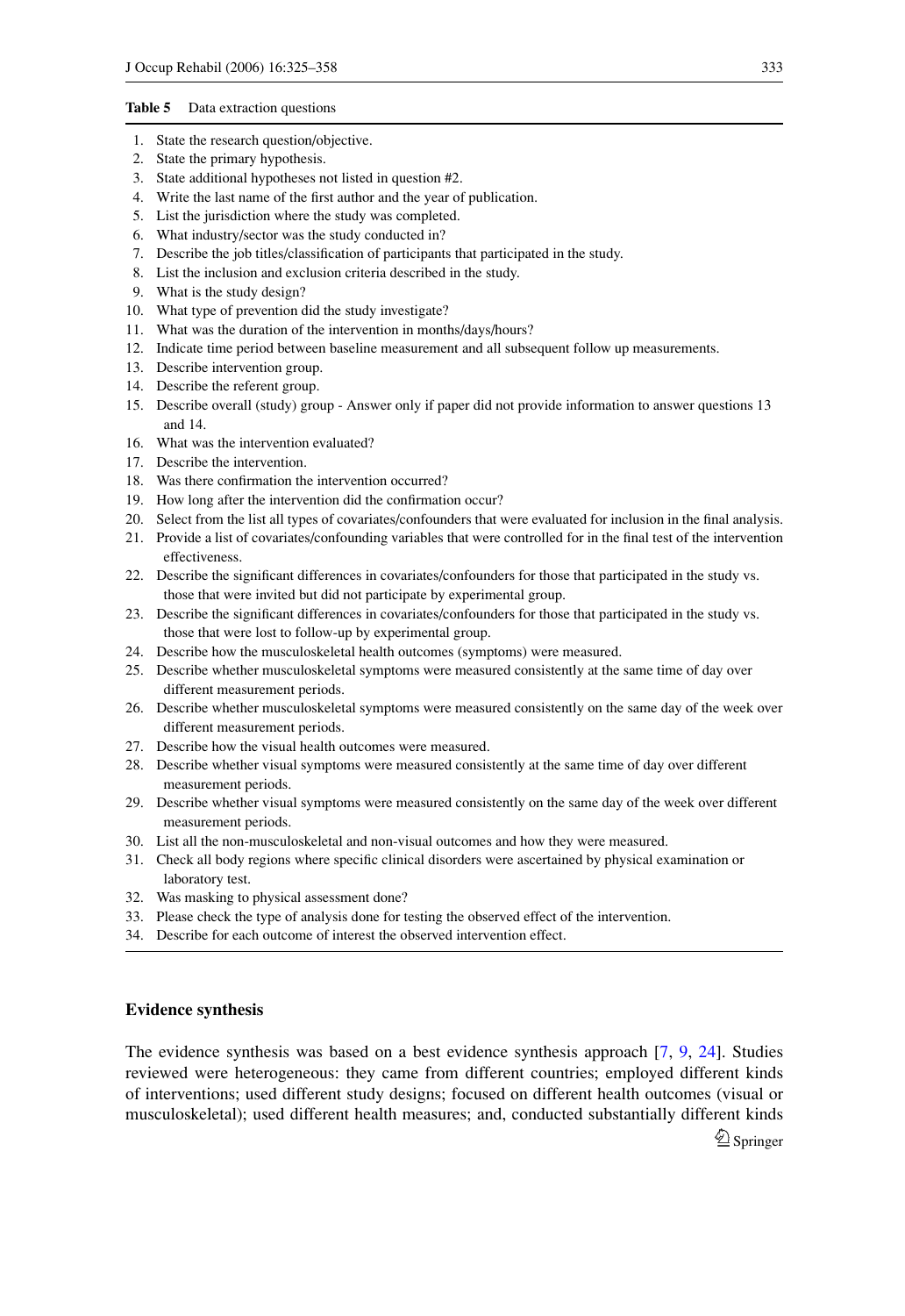<span id="page-9-0"></span>

| Level of evidence | Minimum quality                   | Minimum quantity | Consistency                                                          |
|-------------------|-----------------------------------|------------------|----------------------------------------------------------------------|
| Strong            | High $(>85\%)$                    | $>$ 3 studies    | All high quality studies converge<br>on the same findings            |
| Moderate          | Medium $(50 - 85\%)$              | $>$ 2 studies    | Majority of medium quality studies converge.<br>on the same findings |
| Mixed             | Medium $(50 - 85\%)$              | $>$ 2 studies    | Medium and better quality studies have<br>inconsistent findings      |
| Partial           | Low $(0-49\%)$                    | $>$ 2 studies    | Majority of low quality studies converge on<br>the same findings     |
| Insufficient      | The above criteria<br>are not met |                  |                                                                      |

Table 6 Best evidence synthesis guidelines

of statistical analyses. Such a high level of heterogeneity required a synthesis approach most commonly associated with Slavin and known as "best evidence synthesis" [\[24\]](#page-32-6). The team's approach was adapted from systematic reviews of workplace-based return to work interventions [\[9\]](#page-31-7) and prevention incentives of insurance and regulatory mechanisms for occupational health and safety [\[27\]](#page-32-11).

The best evidence synthesis approach considers article quality, quantity of evidence and the consistency of the findings among the articles (Table [6\)](#page-9-0) to classify the evidence as strong, moderate, mixed, partial or insufficient [\[24\]](#page-32-6). The synthesis approach first answered the general question about all office ergonomic interventions and then, in a series of post-hoc evaluations, summarized the evidence for each specific intervention category (e.g., VDT glasses). Where specific data values were not reported, the team abstracted data from figures. When multiple findings were reported, the team indicated whether appropriate multiple comparisons were considered. Finally, both significant and non-significant trends were considered and reported. Initially, the plan was to calculate effect sizes for each article in order to apply a uniform method to evaluating the strength of associations. However, this plan was abandoned due to the heterogeneity of outcome measures and study methods and the failure of many articles to present the data necessary to calculate effect sizes. Synthesis conclusions were accepted by review team consensus. The review team classified a study with any positive results and no negative results as a positive effect study. That is, a study with both positive effects and no effects (i.e., no differences between groups) was classified as a positive effect study. A study with only no effects was classified as a no effect study.

# **Results**

Literature search and selection for relevance

The literature search, using the terms in Table [1,](#page-3-0) identified 7313 articles after the results from the different databases were merged and duplicates were removed (Fig. [1\)](#page-10-0). The Level la review resulted in exclusion of 6948 articles. The remaining 365 articles were then subjected to Level 1b review. The team excluded 332 articles leaving 33 to be reviewed for methodological quality at Level 2. Four of these articles: Gatty [\[51\]](#page-33-0) and Martin et al. [\[50\]](#page-33-1), as well as Aaras, 1999 and Aaras, 2002, were considered as just 2 articles because the pairs of articles reported findings from the same study. This left 31 articles for Level 2 review. The 31 studies were each reviewed by two reviewers using the quality assessment questions in Table [3.](#page-5-0) The team completed data  $\mathcal{Q}_{\text{Springer}}$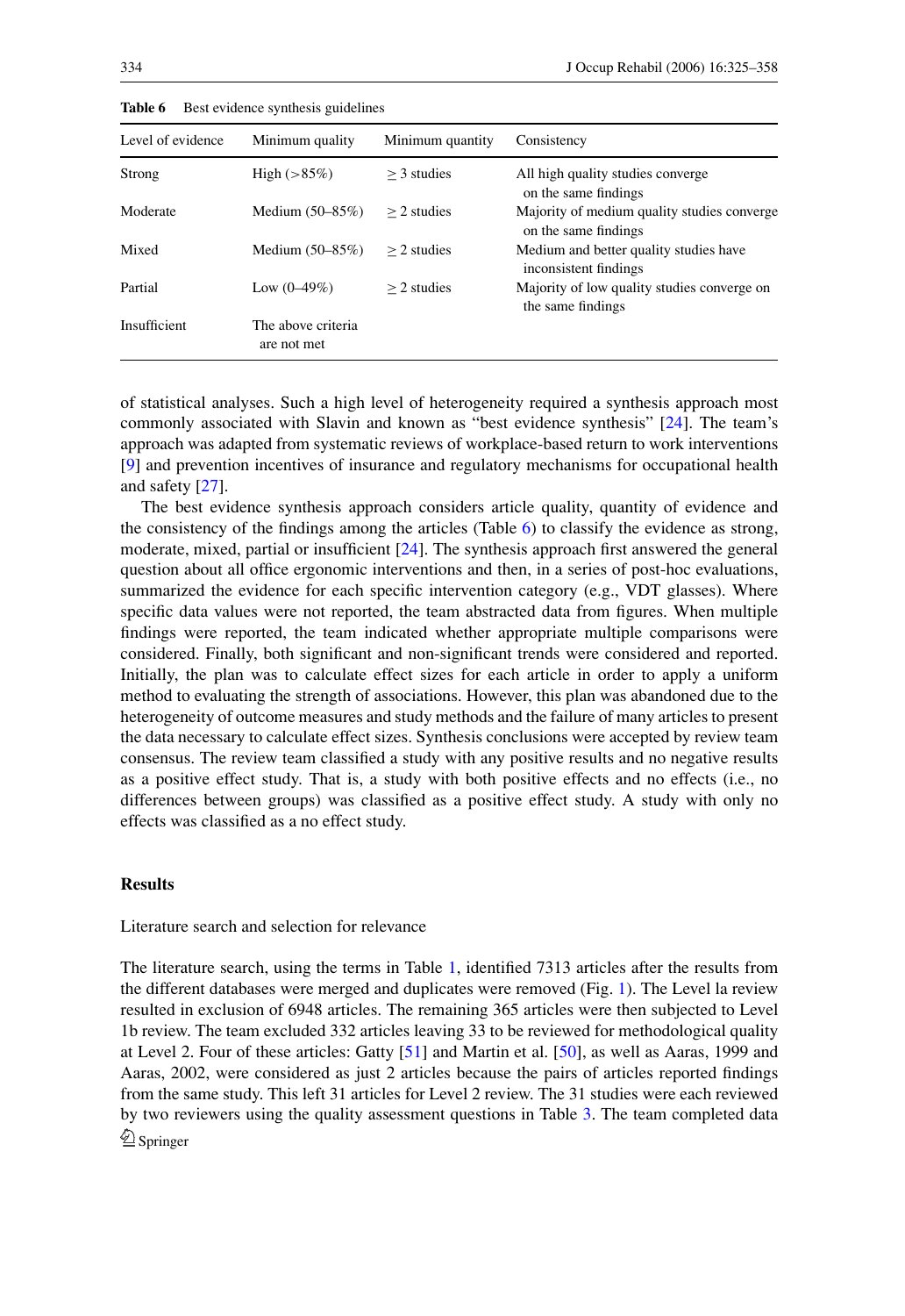<span id="page-10-0"></span>

**Level 2 - Methodology Quality Assessment** 



**Fig. 1** Flowchart of systematic review process up to data extraction with tracking of number of articles associated with each step. While 33 articles were moved forward, two Aaras (1999 and 2002) articles were combined since the 2nd paper was determined to be supplemental to the primary paper. Martin, 2004 and Gatty, 2003 articles were combined since the papers reported results from the same study. Thus the 31 reflects studies not articles

extraction for all studies evaluated for quality to give a complete picture of the state of the literature.

Methodological quality assessment

The 31 studies that met the relevance criteria were assessed for methodological quality and assigned a quality ranking score. The studies were placed into three quality categories: high (86–100%), medium (50–85%) and low (0–49%).

 $\mathcal{Q}_{\text{Springer}}$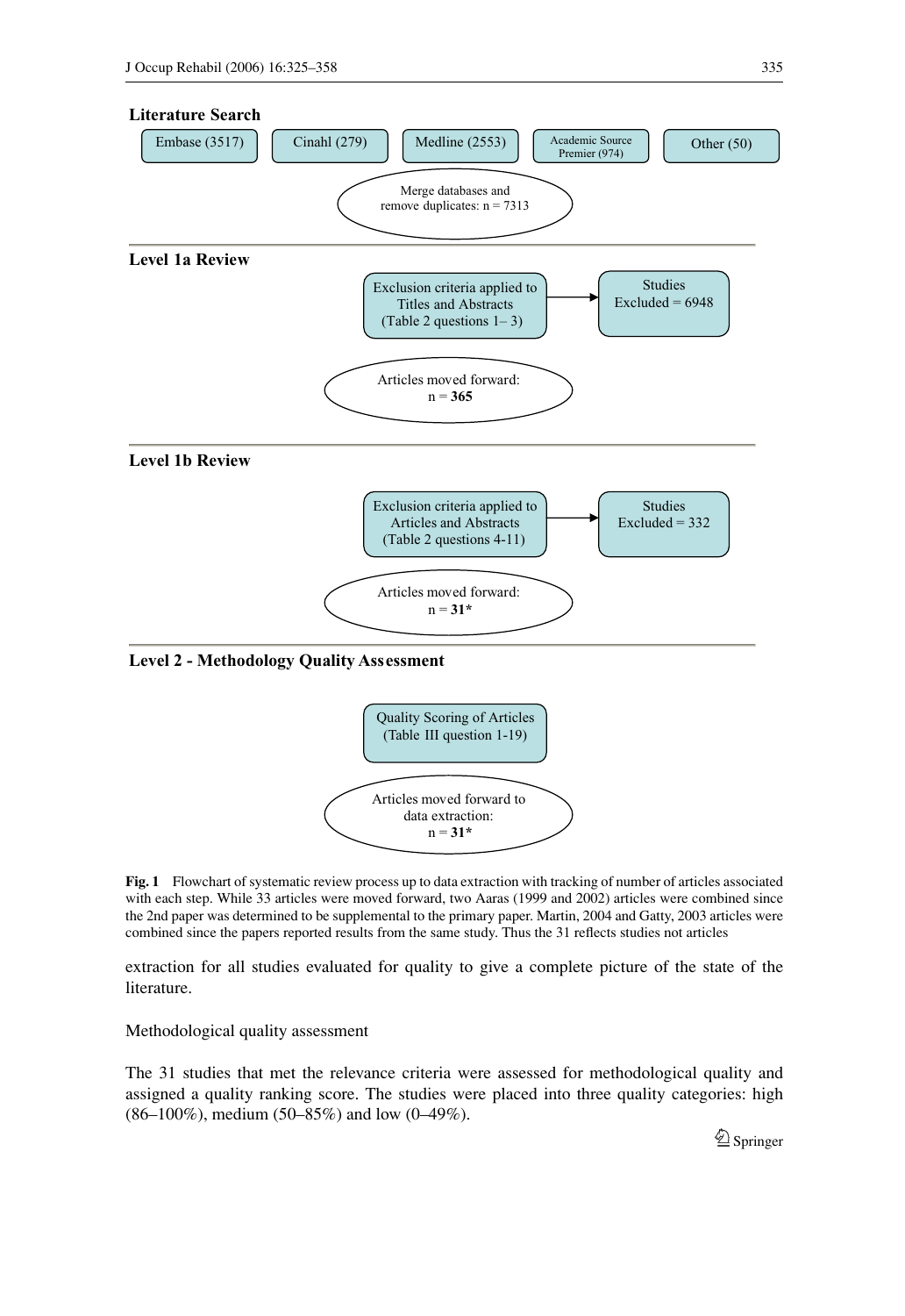Nine studies were classified as meeting criteria for high quality [\[32,](#page-32-12) [35,](#page-32-13) [39,](#page-32-14) [42,](#page-33-2) [48,](#page-33-3) [57,](#page-33-4) [58,](#page-33-5) [60,](#page-33-6) [61\]](#page-33-7). All but one were randomized trials [\[32\]](#page-32-12). Despite classification as high quality, most of these studies did not state a primary hypothesis (7 of 9), describe potential contamination between groups (4 of 9) or compare the differences between those who remained in the study and those who dropped out (6 of 9).

The remainder of the studies (22) were classified as medium quality. The most common differences between medium and high quality studies were related to random allocation (15 of 22), descriptions of inclusion/exclusion criteria (14 of 22), reporting a participation rate over 40% (6 of 22), reporting loss to follow up (15 of 22) and adjustment for the effect of covariates/confounders (4 of 22). The medium quality studies did not score as well as the high quality studies on the criteria: having a follow up longer than 1 month; describing baseline characteristics by experimental group; reporting loss to follow up; confirming the intervention took place; and describing the effect of the intervention on an exposure parameter (e.g. changes in posture). The medium quality studies generally scored well on the criteria: stating the research question, having concurrent comparison groups, presenting baseline characteristics, describing the intervention implementation, ascertaining covariates/confounders and describing statistical methods.

No studies were classified as low quality. Having no low quality studies was not surprising given that the Level 1b review included some quality criteria which resulted in the lower quality studies not progressing past Level 1.

## Data extraction and evidence synthesis

Data were extracted for synthesis from the 31 studies rated for methodological quality. Data extraction results are presented by 15 consensus intervention categories. The 15 intervention categories and a detailed description of the interventions for each study are presented in Table [7](#page-12-0) (additional data from the studies reviewed can be found in a detailed report of this review (http://www.iwh.on.ca/research/sr-wie.php)).

The most common interventions were training (9 of 31) and workstation adjustments (6 of 31). Studies that added new equipment such as arm supports, viewing screen filters, keyboards or pointing devices were not considered workstation adjustments. In many studies, participants receiving the intervention were compared to members of a control group who received either basic ergonomic training or a handout. For example, most of the workstation adjustment intervention groups also received an ergonomic training, while the control groups received just the ergonomic training. Fewer studies (two each) reported on the effectiveness of lenses/VDT glasses, arm supports, eye drops, keyboards, and screen filters. The remaining interventions were evaluated by single studies (see Table [7\)](#page-12-0). Importantly, substantial heterogeneity was observed within the intervention categories for the specific equipment employed, training methods used, workstation adjustments made and intervention protocols.

Some of the study characteristics that were considered important when examining comparability and generalizability are shown in Table [8.](#page-17-0) The studies originated in various continents: Europe  $(n = 9)$ , Asia  $(n = 2)$ , Australia  $(n = 1)$ , and North America  $(n = 19)$ . A variety of industries and job titles were represented with no one industry or job title being dominant across the studies. However, most of the study participants' primary job duties involved data entry.

The study designs were predominantly randomized trials  $(n = 23)$ ; eight (of 9) high quality studies and 15 (of 22) medium quality studies were randomized trials. The sample sizes tended to be small but varied from 15 [\[52\]](#page-33-8) to 577 [\[54\]](#page-33-9). The length of observation varied from 5 days [\[59\]](#page-33-10) to 18 months [\[36\]](#page-32-15). The level of statistical analysis varied across studies; 12 studies (8 high quality and 4 medium quality) adjusted for one or more covariates in the final analysis.  $\mathcal{Q}$  Springer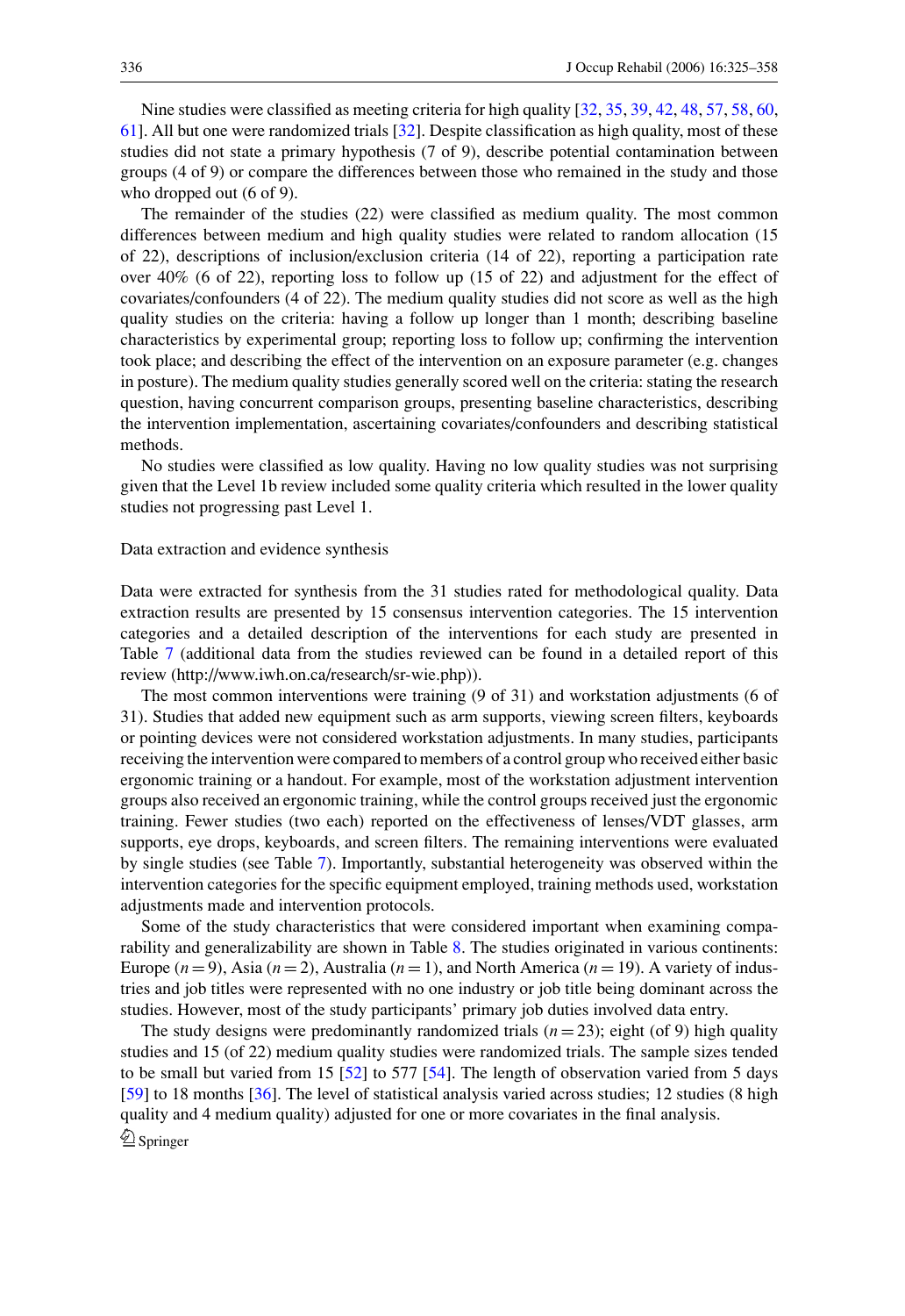<span id="page-12-0"></span>

| Table 7                                |                     |                       | Description of interventions used in 31 studies for evidence synthesis, sorted by intervention                                                                                                                                                                                                                                                                                                                                                                                                                                                        |                                       |                    |
|----------------------------------------|---------------------|-----------------------|-------------------------------------------------------------------------------------------------------------------------------------------------------------------------------------------------------------------------------------------------------------------------------------------------------------------------------------------------------------------------------------------------------------------------------------------------------------------------------------------------------------------------------------------------------|---------------------------------------|--------------------|
| Intervention<br>category               | Author, year        | <b>Ouality rating</b> | Intervention description*                                                                                                                                                                                                                                                                                                                                                                                                                                                                                                                             | Study design                          | Prevention<br>type |
| training<br>Exercise                   | Kamwendo,<br>1999   | Medium                | discuss ergonomic changes and provide written instructions and a psychologist interviewed<br>$L_2$ : traditional neck school plus reinforcement $(2 h)$ : physiotherapist visited the workplace to<br>I <sub>1</sub> : traditional neck school (4 h): four trainings by a physiotherapist on active and stretching<br>the user to develop a personal coping strategy.<br>exercises and muscle relaxation.<br>C: received no intervention.                                                                                                             | Randomized<br>trial                   | <b>Both</b>        |
| <b>Job</b> stress<br>training<br>mgmnt | Feuerstein,<br>2004 | High                  | I: received a worksite checklist evaluation by health professional, workstation adjustments (no<br>received an interactive job stress management education during two 70 min meetings held 2<br>new equipment), stretching exercises and access to the ErgoClinic website. In addition they<br>C: received a worksite checklist evaluation by health professional, workstation adjustments<br>(no new equipment), stretching exercises and access to the ErgoClinic website.<br>weeks apart followed by an email healthy computing tip every 2 weeks. | Randomized<br>trial                   | Secondary          |
| Ergonomics<br>training                 | Brisson, 1999       | High                  | the workstation and organizing work activities in preventive manner, in two 2 h sessions, two<br>I: received a training targeting 3 behaviors: adjusting the visual and postural components of<br>weeks apart, with workstation self-diagnosis between sessions.<br>C: received the training at the end of the intervention.                                                                                                                                                                                                                          | Randomized<br>trial                   | <b>Both</b>        |
| Ergonomics<br>training                 | Bohr, 2000          | Medium                | I2: received a 1 h training consisting of lecture and handouts about office ergonomics.<br>I <sub>1</sub> : received a 2 h participatory training with problem solving.<br>C: received no intervention.                                                                                                                                                                                                                                                                                                                                               | Randomized<br>trial                   | Secondary          |
| Ergonomics<br>training                 | Peper, 2004         | Medium                | psychophysiological awareness and control, sEMG practice at the workstation.<br>I: received training of 6 weekly 2 h group sessions in ergonomic principles,<br>C: received no intervention.                                                                                                                                                                                                                                                                                                                                                          | Randomized<br>trial                   | Primary            |
| Ergonomics<br>training                 | Greene, 2005        | Medium                | I: received an active ergonomics training consisting of two, three hour training sessions in one Randomized<br>IC: received the intervention after two weeks of follow-up. Both groups were followed for 1<br>week.<br>year.                                                                                                                                                                                                                                                                                                                          | intervention<br>trial with<br>delayed | Secondary          |
| training, new<br>Ergonomics<br>chair   | Amick, 2003         | High                  | I <sub>1</sub> : received a highly adjustable chair and one time 90 m office ergonomics training workshop<br>I2: received only the training workshop and e-mail follow-ups<br>C: received the training session at the end of the intervention.<br>with 3 educational e-mail follow-ups                                                                                                                                                                                                                                                                | randomized<br>Non-<br>Ξ               | Both               |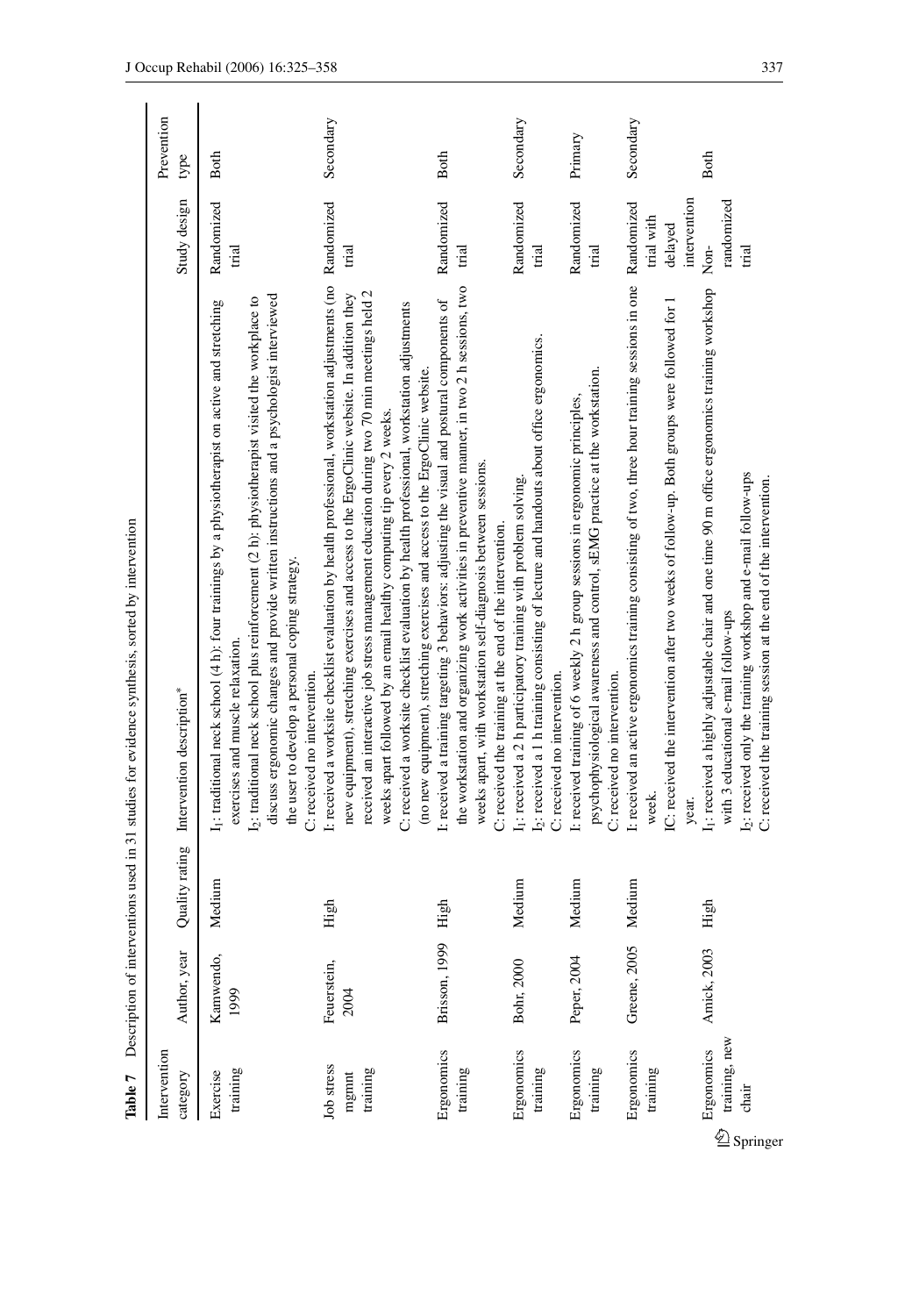| ഉ        | Table 7                                              | Continued          |                |                                                                                                                                                                                                                                                                                                                                                                                                                                                                                                                                         |                                                     |                    |
|----------|------------------------------------------------------|--------------------|----------------|-----------------------------------------------------------------------------------------------------------------------------------------------------------------------------------------------------------------------------------------------------------------------------------------------------------------------------------------------------------------------------------------------------------------------------------------------------------------------------------------------------------------------------------------|-----------------------------------------------------|--------------------|
| Springer | Intervention<br>category                             | Author, year       | Quality rating | Intervention description*                                                                                                                                                                                                                                                                                                                                                                                                                                                                                                               | Study design                                        | Prevention<br>type |
|          | workstation<br>Ergonomics<br>adjustment<br>training, | Mekhora,<br>2000   | Medium         | IC: received the same after 12 weeks of follow-up and followed for an additional 13 weeks as<br>I: received workstation adjustments based on anthropometry and software (IntelAd)<br>a delayed intervention group.                                                                                                                                                                                                                                                                                                                      | Intervention<br>Randomized<br>Trial with<br>Delayed | Secondary          |
|          | Workstation<br>adjustment                            | Ketola, 2002       | High           | I2: received the same ergo checklist and attended a 1 h group training session on ergonomics<br>I <sub>1</sub> : received an ergo checklist and evaluated and adjusted their workstations with a physical<br>therapist. New forearm and wrist rests were provided if needed<br>C: received a leaflet on musculoskeletal health and VDT use.<br>and rest breaks.                                                                                                                                                                         | Randomized<br>Trial                                 | Secondary          |
|          | Workstation<br>adjustment                            | Cook, 2004         | Medium         | adjustments to desk, chair and monitor height were made according to Australian Standards.<br>adjusted to support the forearm on the desk surface (no new equipment). Participants were<br>I: received education about workstation set up and working posture and workstations were<br>monitored for the first few hours to ensure that they were not adopting postures of trunk<br>C: received education about workstation set up and working posture and where required,<br>flexion, shoulder elevation or increased wrist extension. | Randomized<br>Trial                                 | Primary            |
|          | Workstation<br>adjustment                            | Gerr, 2005         | figh           | prior studies. C received training and workstation adjustments based on OSHA, NIOSH and<br>I <sub>1</sub> : received training and workstation adjustments based on protective factors identified from<br>private industry standards. C: received no instruction, but received the same visits from the<br>study staff.                                                                                                                                                                                                                  | Randomized<br>Trial                                 | Primary            |
|          | Workstation<br>adjustment<br>position)<br>(monitor   | Psihogios,<br>2001 | Medium         | Participants were evenly dichotomized into two conditions based on normal (initial) gaze<br>I <sub>1</sub> : the monitor was moved to shift gaze angle from $-17.5^{\circ}$ to 0° for two weeks.<br>$I_2$ : the monitor was placed to shift gaze angle from $0^\circ$ to $-17.5^\circ$ for two weeks.<br>C <sub>1</sub> : the monitor was maintained at a $-17.5^{\circ}$ gaze angle.<br>$C_2$ : the monitor was maintained at a $0^\circ$ gaze angle.<br>angle relative to horizontal ( $0^{\circ}$ and $-17.5^{\circ}$ ).             | Experimental<br>Subjects<br>within<br>Quasi-        | Secondary          |
|          | Arm support                                          | Lintula, 2001      | Medium         | I <sub>1</sub> : received one Ergorest arm support with a mouse pad for the hand that operated the mouse.<br>C: received no arm supports and was instructed not to change their workstations during the<br>$I_2$ : received Ergorest arm supports for both hands and a mouse pad for the mousing hand.<br>study period                                                                                                                                                                                                                  | Randomized<br>Trial                                 | Primary            |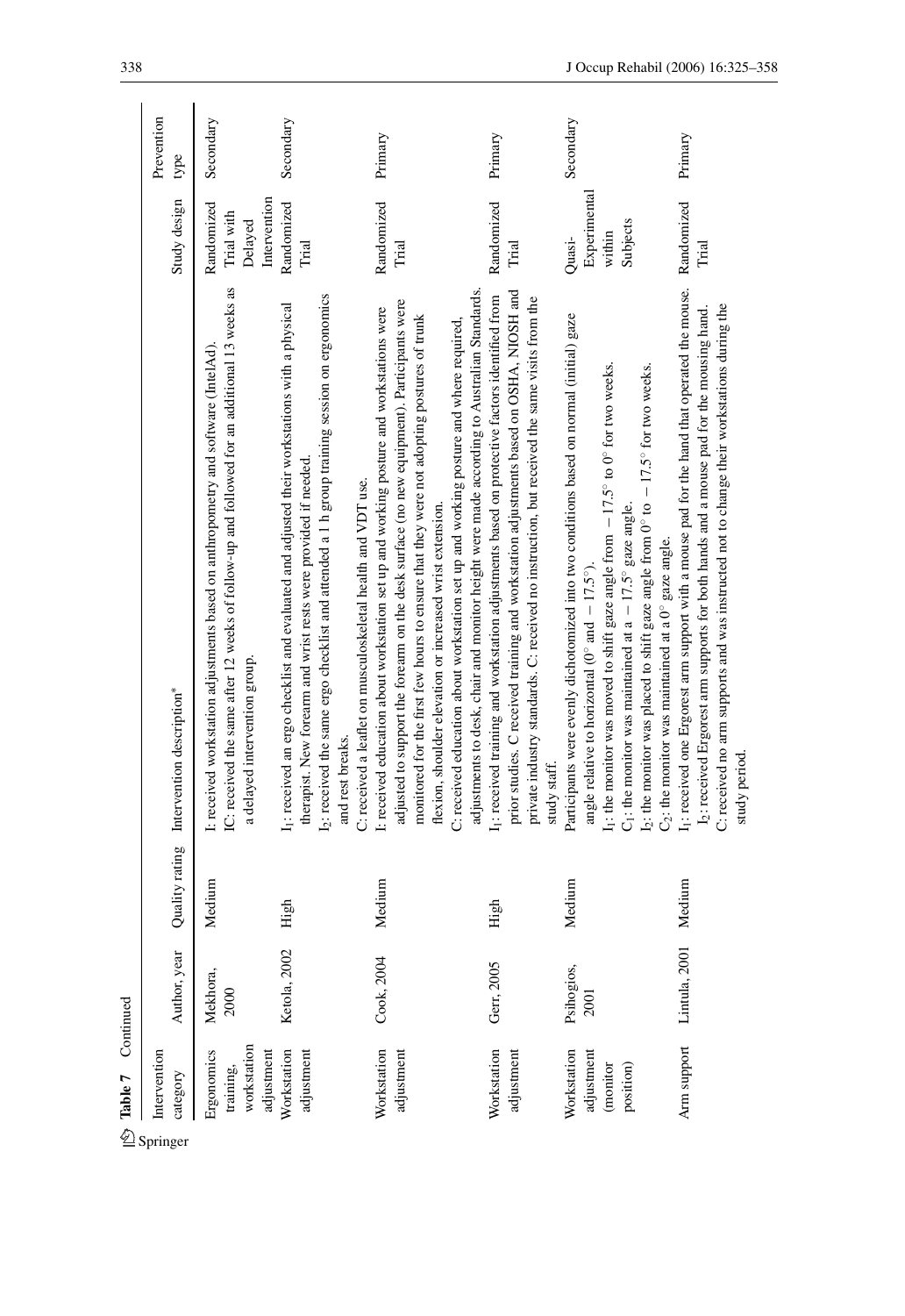| device, arm<br>Pointing<br>support    | Rempel, 2005                 | 문<br>Ë | I3: received forearm support board, trackball and ergonomics training<br>I <sub>2</sub> : received forearm support board and ergonomics training.<br>I <sub>1</sub> : received a trackball and ergonomics training.<br>C: received only the ergonomics training.                                                                                                                                                                                      | Randomized<br>Trial                                                      | <b>Both</b> |
|---------------------------------------|------------------------------|--------|-------------------------------------------------------------------------------------------------------------------------------------------------------------------------------------------------------------------------------------------------------------------------------------------------------------------------------------------------------------------------------------------------------------------------------------------------------|--------------------------------------------------------------------------|-------------|
| Pointing<br>device                    | Aaras, 1999<br>(Aaras, 2002) | Medium | I received the Anir (3M) mouse designed to reduce pronation.<br>C: received the mouse 6 months later.                                                                                                                                                                                                                                                                                                                                                 | Randomized<br>Trial                                                      | Secondary   |
| Alternative<br>keyboard               | Tittiranonda,<br>1997        | 吕<br>Ë | I3: received Microsoft Natural Keyboard <sup>TM</sup> plus 1 h ergonomics training.<br>I <sub>1</sub> : received Apple Adjustable Keyboard <sup>TM</sup> plus 1 h ergonomics training.<br>I2: received Comfort Keyboard System <sup>TM</sup> plus 1 h ergonomics training.<br>C: received conventional keyboard plus 1 h ergonomics training.                                                                                                         | Randomized<br>Trial                                                      | Secondary   |
| Alternative<br>keyboard               | Rempel, 1999                 | 문<br>Ë | distance until the key is "made" and greater "dampening" when the key reaches the bottom<br>I: received a keyboard with a keyswitch force-displacement profile having a greater travel<br>C: received a conventional keyboard.<br>of its travel.                                                                                                                                                                                                      | Randomized<br>Trial                                                      | Secondary   |
| Rest breaks,<br>exercise              | Henning,<br>1997             | Medium | I2: same as I1plus a trainer instructed participants on stretching exercises that were done<br>I <sub>1</sub> : took 4 supplemental rest breaks every hour (three were 30s and one was 3 min) for 4<br>weeks. Indicator lights prompted the user to take the break.<br>C: received no intervention.<br>during the short breaks.                                                                                                                       | Randomized<br>Trial                                                      | <b>Both</b> |
| Rest breaks                           | Galinsky,<br>2000            | Medium | weeks. The control/conventional (C) schedule involved a break every 2 hours (15 min break<br>hour (conventional schedule plus four 5 min breaks). Workers were prompted to take breaks<br>in am and pm and 30 break for lunch). The intervention (I) schedule involved a break every<br>IC: Workers alternated between an intervention and a control rest break schedule every 4<br>by electrical timers.                                             | randomized<br>Measures<br>Repeated<br>Subject<br>Within<br>order<br>with | <b>Both</b> |
| Rest breaks<br>$\mathcal{D}$ Springer | McLean, 2001 Medium          |        | I <sub>1</sub> : received a workstation assessment and adjustments. Ergobreak software prompted users to<br>$I_2$ : received a workstation assessment and adjustments. Ergobreak software prompted users to<br>C: received a workstation assessment and adjustments. Ergobreak software installed but<br>provided no prompting; subjects told to take breaks whenever they wanted to.<br>take 30s break every 40 min.<br>take 30s break every 20 min. | Randomized<br><b>Trial</b>                                               | Primary     |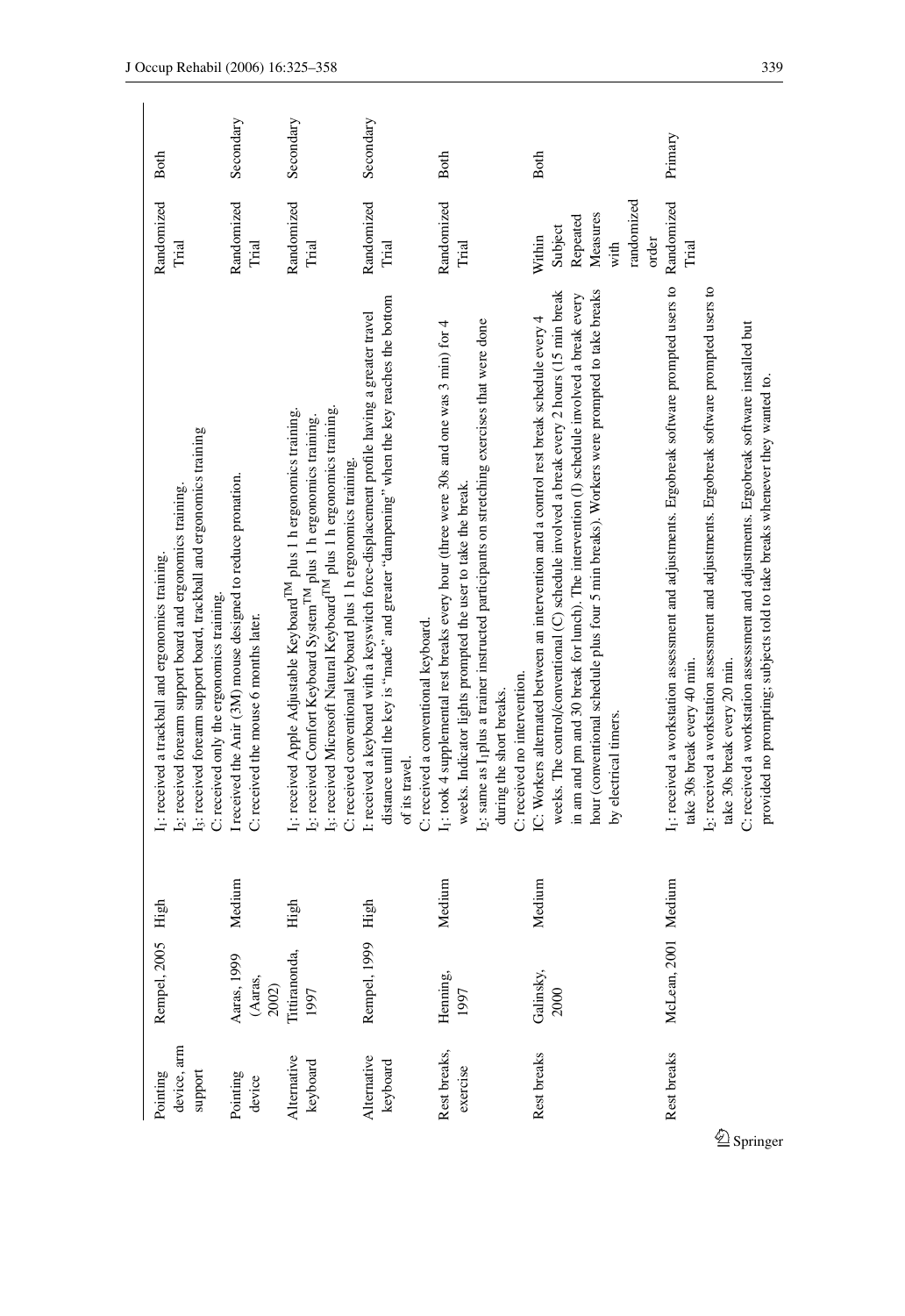| Table 7 Continued                                        |                                 |        |                                                                                                                                                                                                                                                                                                                                                                                                                                                                       |                               |                    |
|----------------------------------------------------------|---------------------------------|--------|-----------------------------------------------------------------------------------------------------------------------------------------------------------------------------------------------------------------------------------------------------------------------------------------------------------------------------------------------------------------------------------------------------------------------------------------------------------------------|-------------------------------|--------------------|
| Intervention<br>category                                 | Author, year                    |        | Quality rating Intervention description*                                                                                                                                                                                                                                                                                                                                                                                                                              | Study design                  | Prevention<br>type |
| Rest breaks,<br>exercise                                 | Heuvel,<br>van den<br>2003      | Ligh   | continuous computer usage and a 7 s break after 5 min of continuous computer usage. Also<br>$I_1$ : Break reminder software. Software prompted user to take a 5 min break after 35 min of<br>$I_2$ : Break reminder software plus exercise. Same as 11 plus software prompted user to take<br>exercises during the breaks. Also workstation adjustment and training.<br>C: only received workstation adjustment and training.<br>workstation adjustment and training. | Randomized<br>Trial           | Secondary          |
| New office                                               | Nelson, 1998 M                  | ledium | I: employees moved from old buildings to a new building with new lighting and equipment<br>C: continued working in old buildings. Supervisors received ergonomics training.<br>and received 1 h of ergonomics training.                                                                                                                                                                                                                                               | Randomized<br>Trial<br>Non-   | <b>Both</b>        |
| adjustment,<br>VDT glasses<br>workstation<br>ighting,    | Aaras, 2001<br>(Aaras,<br>1998) | ledium | I: Two groups (S&T) received a new lighting system and new table and chair which were<br>adjusted to support forearms on the table, and single vision VDU glasses if necessary.<br>C: received the lighting system after 3.5 years.                                                                                                                                                                                                                                   | Randomized<br>Trial<br>$Non-$ | <b>Both</b>        |
| workstation<br>Ergonomics<br>training $\&$<br>adjustment | (Gatty, 2004)<br>Martin, 2003   | ledium | I: received individualized training for 1 h per week for 4 weeks in body mechanics,<br>workstations adjustments, task modification and stretches.<br>C: received no intervention.                                                                                                                                                                                                                                                                                     | Randomized<br>Trial           | Primary            |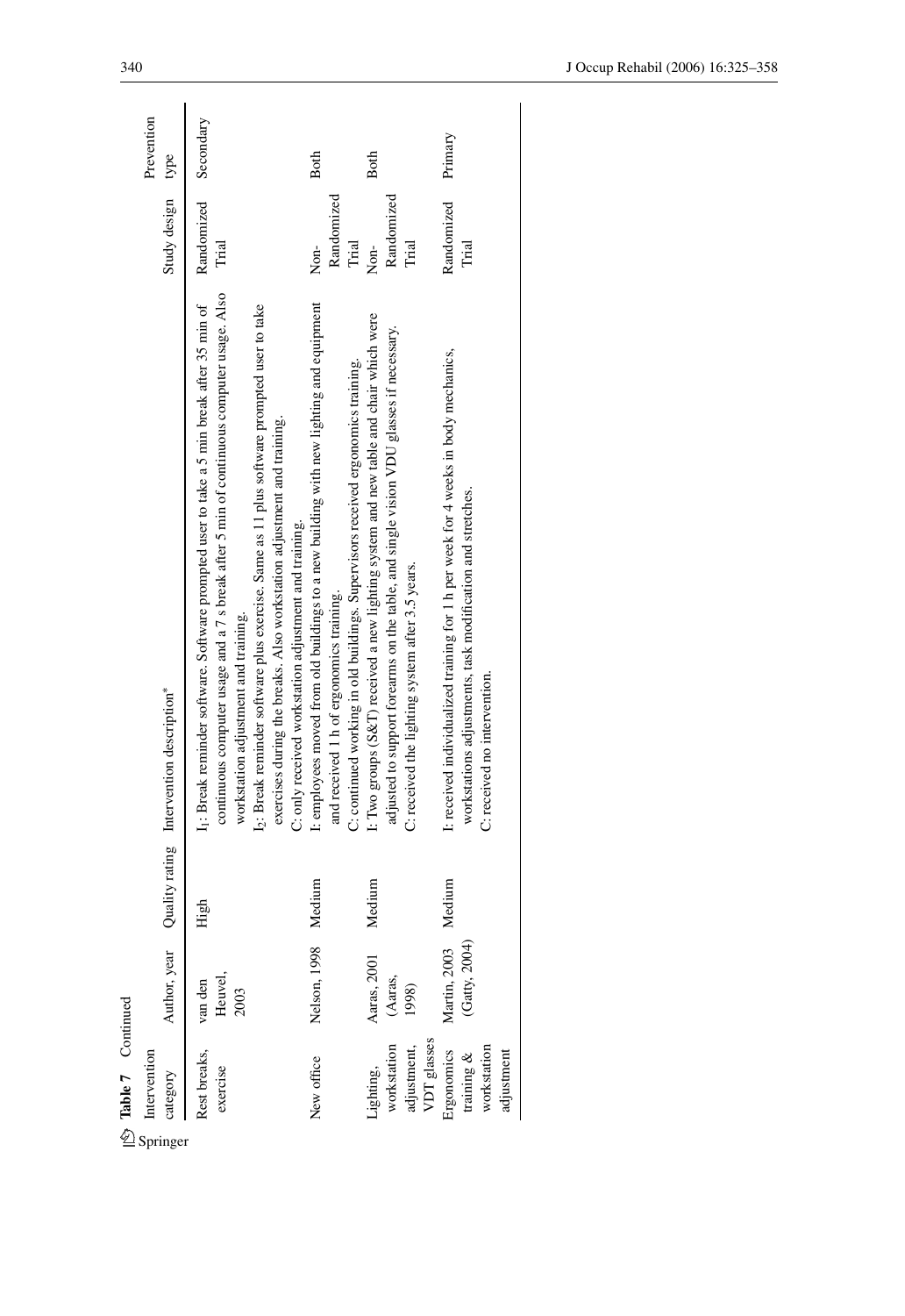| Lens types<br>(Glasses) | Horgen, 2004          | Medium | I <sub>2</sub> : used Gradal RD lens<br>I <sub>1</sub> : used Interview lens                                                                                                                                        | Randomized<br>Trial | Primary   |
|-------------------------|-----------------------|--------|---------------------------------------------------------------------------------------------------------------------------------------------------------------------------------------------------------------------|---------------------|-----------|
|                         |                       |        | C: used ordinary single vision lens (i.e., no progressives).<br>I <sub>3</sub> : used Technica lens                                                                                                                 |                     |           |
| Lens types<br>(Glasses) | Butzon, 1997          | Medium | IC: used the AO Technica <sup>TM</sup> VDT glasses (IC <sub>1</sub> ) for three weeks then used the Datalite <sup>TM</sup><br>CRT trifocal $(IC2)$ for three weeks.                                                 | Randomized<br>Non-  | Secondary |
|                         |                       |        |                                                                                                                                                                                                                     | Crossover           |           |
| VDT glasses             | Butzon, 2002          | Medium | I: was fitted with one of four types of task-specific glasses by an optometrist: AO Technica <sup>TM</sup> ,<br>Access <sup>TM</sup> , bifocal, and Datalite CRT trifocals and worked at their VDT for three weeks. | Crossover           | Secondary |
|                         |                       |        | IC: was given an ergonomics self-assessment tool (ESAT) and their usual glasses for 3 weeks.<br>After 3 weeks this group used the EAST intervention for 3 weeks.                                                    |                     |           |
|                         |                       |        | The ESAT checklist determined likely environmental problems and suggested remedies.                                                                                                                                 |                     |           |
|                         |                       |        | After 3 weeks this group used one of the 4, fitted, task-specific glasses for 3 weeks.                                                                                                                              |                     |           |
| Screen filters          | Hladky, 1998          | Medium | I: received anti-glare screen filters, placed on the VDU.                                                                                                                                                           | Non-                | Both      |
|                         |                       |        | C: received no filters.                                                                                                                                                                                             | Randomized          |           |
|                         |                       |        |                                                                                                                                                                                                                     | Trial               |           |
| Screen filters          | Fostervold,           | Medium | I: received a multi-coated, grounded, glass filter mounted on the VDU screen.                                                                                                                                       | Non-                | Secondary |
|                         | <b>2001</b>           |        | IC: after 2.5 months received a micromesh filter mounted on the VDU screen.                                                                                                                                         | Randomized          |           |
|                         |                       |        |                                                                                                                                                                                                                     | Trial with          |           |
|                         |                       |        |                                                                                                                                                                                                                     | Delayed             |           |
|                         |                       |        |                                                                                                                                                                                                                     | Intervention        |           |
| <b>Herbal</b> eye       | Biswas, 2003          | Medium | I <sub>1</sub> : used herbal eye drops (two drops in both eyes four times daily for six weeks).                                                                                                                     | Randomized          | Secondary |
| drops                   |                       |        | I2: used artificial tears (two drops in both eyes four times daily for six weeks).                                                                                                                                  | Trial               |           |
|                         |                       |        | C: used a placebo solution (two drops in both eyes four times daily for six weeks).                                                                                                                                 |                     |           |
| OtiZen eye              | Skilling, 2005 Medium |        | I: used OptiZen <sup>TM</sup> eye drops twice a day for 5 days.                                                                                                                                                     | Randomized          | Secondary |
| drops                   |                       |        | C: used Visine® Original eye drops twice a day for 5 days.                                                                                                                                                          | Trial               |           |
|                         |                       |        | $\epsilon =$ group(s) receiving intervention; $C =$ control or concurrent comparison group; $IC =$ group that is part of a crossover design where it is a control and an intervention group.                        |                     |           |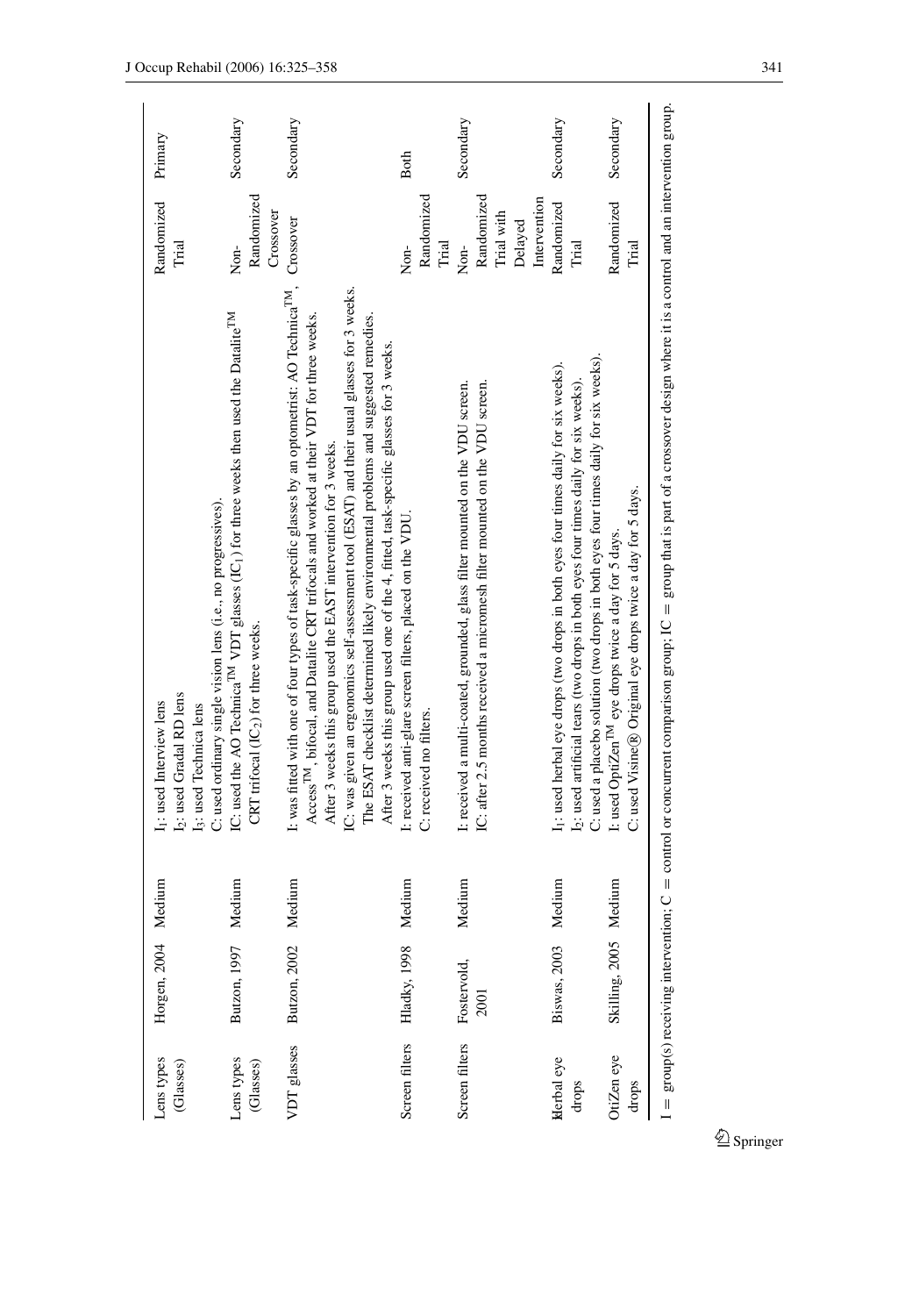<span id="page-17-0"></span>

| $\hat{2}$ | Table 8                             | Characteristics of 31 studies    |              |                                                         |                                                                                  |                                                  |                              |                                                                  |           |
|-----------|-------------------------------------|----------------------------------|--------------|---------------------------------------------------------|----------------------------------------------------------------------------------|--------------------------------------------------|------------------------------|------------------------------------------------------------------|-----------|
| Springer  | Intervention<br>category            | Author, Year                     | Country      | Industry/Sector                                         | Job titles                                                                       | Study design                                     | Sample size                  | Loss to follow-up observation                                    | Length of |
|           |                                     | Exercise training Kamwendo, 1991 | Sweden       | Health Care and<br>Assistance<br>Social                 | Secretaries<br>Medical                                                           | Randomized trial $I_1$ $n = 25$ ,                | $I_2 n = 28;$<br>$C n = 26$  | 3.8% for study                                                   | 7 months  |
|           | <b>Stress Mgmnt</b><br>training     | Feuerstein, 2004                 | USA          | Professional,<br>Scientific or<br>Technical<br>Services | Economists,<br>specialists<br>computer                                           | Randomized trial $1 n = 46$ ,                    | $C n = 47$                   | $C_1$ $n=11$<br>$I_1 n = 12$ ,                                   | 12 months |
|           | Ergonomics<br>training              | Brisson, 1999                    | Canada       | Education                                               | administration,<br>teaching<br>Clerical,                                         | Randomized trial $1 n = 284$ ,                   | $C n = 343$                  | 19%                                                              | 6 months  |
|           | Ergonomics<br>training              | Bohr, 2000                       | <b>USA</b>   | reservation<br>Centralized<br>center                    | employees<br>Call center                                                         | Randomized trial $I_1$ $n = 50$ ,                | $I_2 n = 51,$<br>CC $n = 53$ | $I_2 n = 23\%$ ,<br>$C_1$ $n = \mathbb{1}\%$<br>$I_1 n = 24\%$ , | 12 months |
|           | Ergonomics<br>training              | Peper, 2004                      | Not Provided | Education<br>Services                                   | Not provided                                                                     | Randomized trial $1 n = 16$ ,                    | $C_n = 12$                   | Not provided                                                     | 6 weeks   |
|           | Ergonomics<br>training              | Greene, 2005                     | USA          | Education<br>Services                                   | Ed., Computer<br>Library, Cont.<br>Networking,<br>consumer<br>Science<br>Family/ | Randomized trial<br>with delayed<br>intervention | $IC = 44$<br>$1 n = 43,$     | Not provided                                                     | 2 weeks   |
|           | training, new<br>Ergonomics<br>char | Amick, 2003                      | <b>USA</b>   | revenue services<br>State dept of                       | computer-<br>intensive<br>sedentary<br>jobs                                      | Non-randomized $I_1$ $n = 87$ ,<br>trial         | $I_2 n = 52$ ,<br>$C n = 53$ | 12% (192-168)                                                    | 12 months |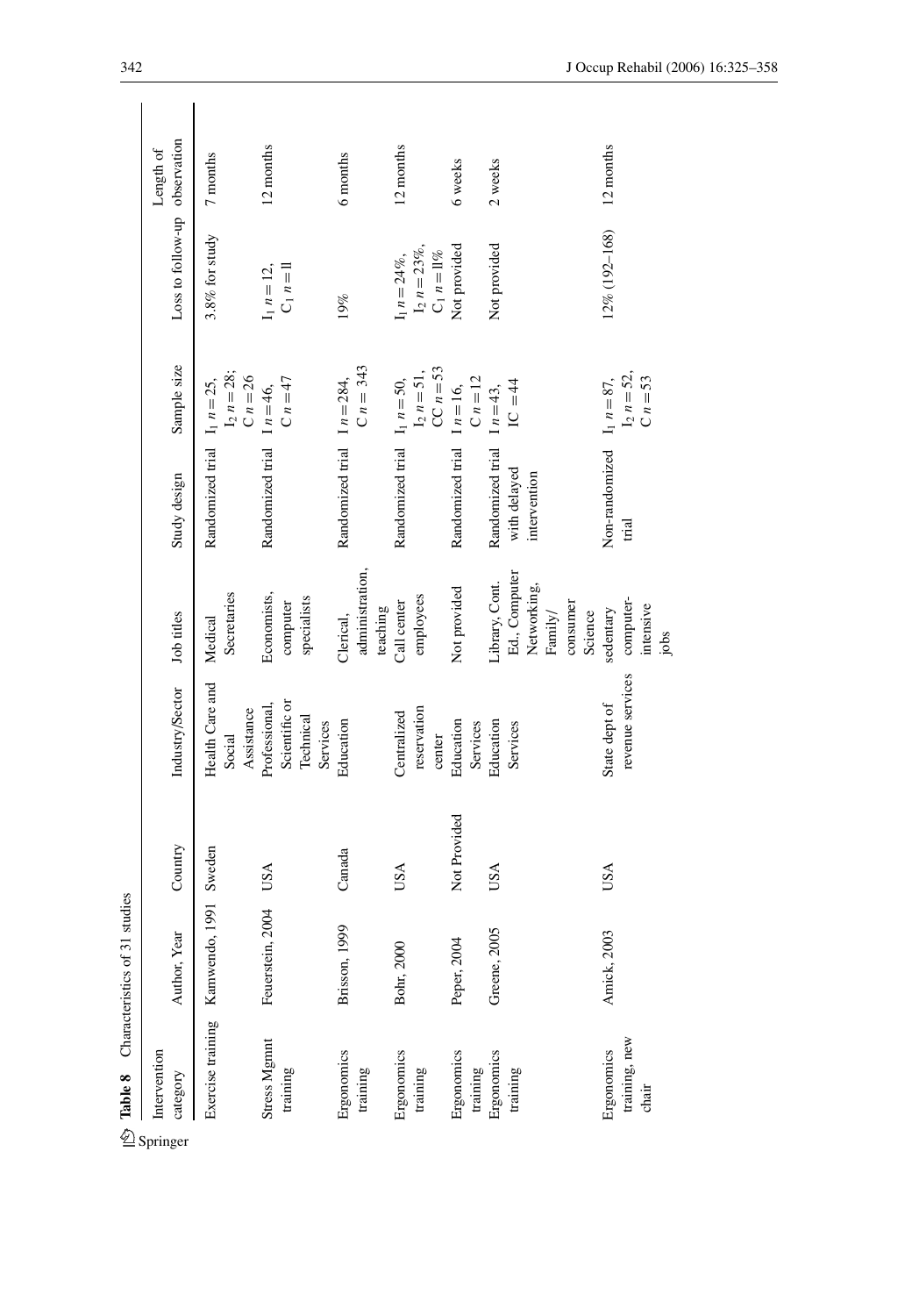| <b>Table 8</b> Continued               |               |           |                                                         |                                                                              |                                                               |                                                                                  |                                                                                                                            |           |
|----------------------------------------|---------------|-----------|---------------------------------------------------------|------------------------------------------------------------------------------|---------------------------------------------------------------|----------------------------------------------------------------------------------|----------------------------------------------------------------------------------------------------------------------------|-----------|
| workstation<br>adjustment<br>Training, | Mekhora, 2000 | Thailand  | Office Based<br>Companies                               | Word Processors<br>and Data Entry                                            | Randomized trial $1 n = np$ ,<br>with delayed<br>intervention | Study Total<br>IC $n = np$ ,<br>$n=85$                                           | Study total $n = 5$                                                                                                        | 23 weeks  |
| Workstation<br>adjustment              | Ketola, 2002  | Finland   | Administration<br>Public                                | engineers, drafts<br>technicians,<br>Secretaries,<br>architects,<br>persons  | Randomized trial $I_1$ $n = 39$ ,                             | $CC n = 35$<br>$I_2 n = 35,$                                                     | $I_2 n = 6\%$ ,<br>$I_1$ $n = 5\%$ ,<br>$C_1 14\%$                                                                         | 10 months |
| Workstation<br>adjustment              | Cook, 2004    | Australia | Newspaper Call<br>Center                                | Call center staff                                                            | Randomized trial $1 n = 30$ ,<br>C $n = 29$                   |                                                                                  | ${\bf I}_1$ $n=1$                                                                                                          | 12 weeks  |
| Workstation<br>adjustment              | Gerr, 2005    | USA       | Education,<br>Insurance,<br>Financial                   | Not provided                                                                 | Randomized trial $I_1$ $n = 121$ (ah) &                       | $CC n = 119(ab)$<br>$I_2 n = 130$ (ah)<br>& 122(ns),<br>$& 113$ (ns)<br>126(ns), | C <sub>1</sub> $n = 87$ (ah) &<br>84(ns)<br>90(ns),<br>$I_2 n = 89(ah) &$<br>85(ns),<br>$\mathbf{I}_1$ $n=83\text{(ah)}$ & | 6 months  |
| Monitor position Psihogios, 2001       |               | USA       | Scientific or<br>Professional,<br>Technical<br>Services | developers, QA<br>Managers,<br>Technical<br>analysts,<br>Software<br>support | within subjects<br>experimental<br>Quasi-                     | $I_2 n = 8,$<br>$C_1 n = 2,$<br>$C_2 n = 2$<br>$I_1 n = 8,$                      | Not provided                                                                                                               | 4 weeks   |
| Arm supports                           | Lintula, 2001 | Finland   | Not provided                                            | & researchers                                                                | Office employees Randomized trial $I_1 n = 7$ ,               | $\mathbf{I}_2$ $n=7,$<br>$Cn=7$                                                  | Not Provided                                                                                                               | 6 weeks   |

Table 8 Continued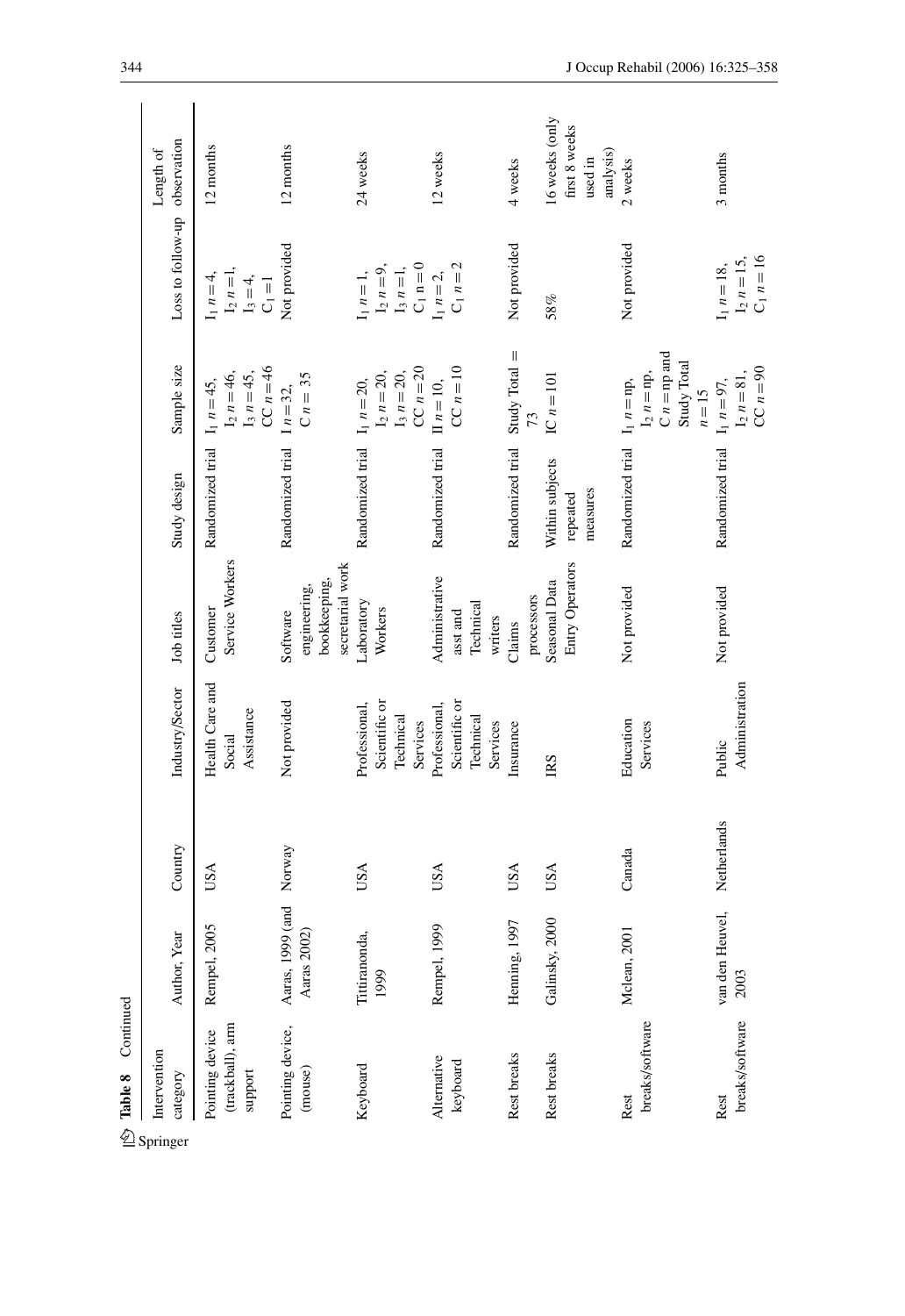| Table 8 Continued                                                                         |                                      |         |                                                         |                             |                                   |                                                                                     |                                                                   |           |
|-------------------------------------------------------------------------------------------|--------------------------------------|---------|---------------------------------------------------------|-----------------------------|-----------------------------------|-------------------------------------------------------------------------------------|-------------------------------------------------------------------|-----------|
| Intervention<br>category                                                                  | Author, Year                         | Country | Industry/Sector Job titles                              |                             | Study design                      | Sample size                                                                         | Loss to follow-up observation                                     | Length of |
| New office                                                                                | Nelson, 1998                         | USA     | Administration<br>Public                                | Administrative<br>Clerical, | Non-randomized II target<br>Irial | matched $n = 55$<br>CC target<br>$n = 1616,$<br>$n = 577,$<br>matched<br>$n = 187,$ | $I_1 n = 42.2\%$                                                  | 12 months |
| workstation<br>.ighting,                                                                  | Aaras 1998 (and<br>Aaras, 2001)      | Norway  | Professional,<br>Scientific or<br>Technical<br>Services | VDU Operators               | Non-randomized<br>trial           | $CCn = 50$<br>$\prod n = 50,$                                                       | $C_1 n = 6$<br>$I_1 n = 7;$                                       | 18 months |
| adjustment, $\text{VDT}$ glasses Ergonomics training, training, workstation<br>adjustment | Martin, 2003<br>(and Gatty,<br>2004) | USA     | Education<br>Services                                   | Clerical/Office<br>Workers  | Randomized trial $\Pi = 7$ ;      | $CC = 8$                                                                            | $C_1 = 1$<br>${\rm I}_1=0,$                                       | 5 weeks   |
| Lenses, VDT<br>glasses                                                                    | Horgen, 2004                         | Norway  | Telecom                                                 | Not provided                | Randomized trial $I_1$ $n = 35$ , | $I_2 n = 34,$<br>$I_3 n = 36,$<br>$C n = 34$                                        | classified $n = 6$<br>I <sub>3</sub> $n=2$ , not<br>$I_2 n = 1$ , | 12 months |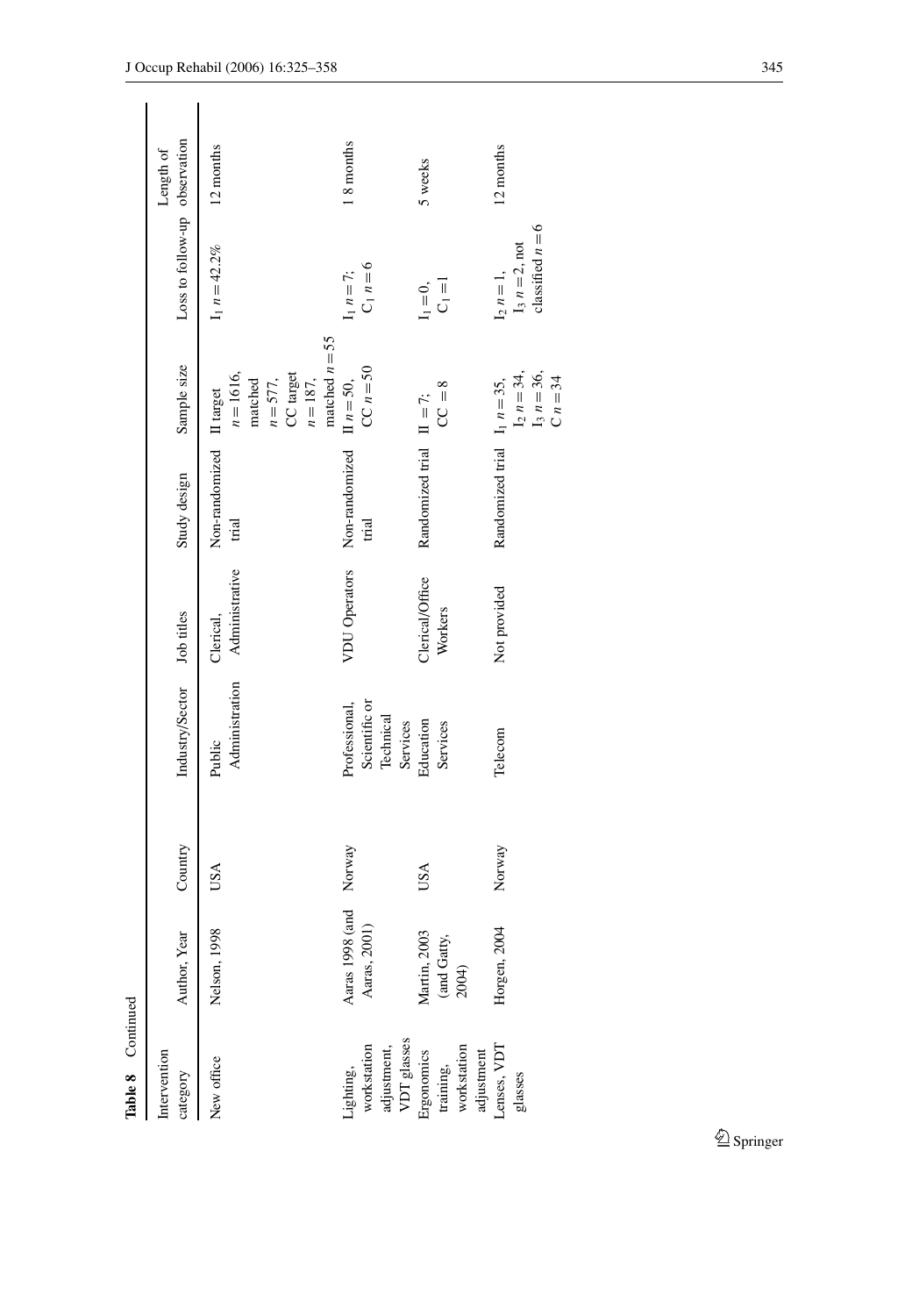| Table 8 Continued             |                  |                |                                                         |                                                                                        |                                                                     |                                      |                                  |           |
|-------------------------------|------------------|----------------|---------------------------------------------------------|----------------------------------------------------------------------------------------|---------------------------------------------------------------------|--------------------------------------|----------------------------------|-----------|
| VDT glasses                   | Butzon, 1997     | USA            | Professional,<br>Scientific or<br>Technical<br>Services | development<br>Research and<br>personnel,                                              | Non-randomized IC $n = 24$<br>crossover                             |                                      | Not provided                     | 18 months |
| VDT glasses                   | Butzon, 2002     | USA            | administration<br>Employee<br>benefits                  | assistant, claims<br>safety personnel<br>Administrative<br>secretary and<br>processor, | Cross-over                                                          | $ICn = 14$<br>$1 n = 12,$            | 13%                              | 6 weeks   |
| Screen filters                | Hladky, 1998     | Czech Republic | Professional,<br>Scientific or<br>Technical<br>Services | Information<br>Data Entry,<br>Retrieval                                                | Non-randomized $1 n = 40$ ,<br>trial                                | $C n = 20$                           | $0\%$                            | 1 month   |
| Screen filters                | Fostervold, 2001 | Norway         | Insurance                                               | Office Clerks                                                                          | Non-randomized $1n = 30$ ,<br>intervention<br>trial with<br>delayed | IC $n = 44$                          | Not provided                     | 5 months  |
| Herbal eye drops Biswas, 2003 |                  | India          | Not provided                                            | Not provided                                                                           | Randomized trial                                                    | $I_2 = 37,$<br>C = 39<br>$I_1 = 44,$ | Not provided                     | 6 weeks   |
| OptiZen eye<br>drops          | Skilling, 2005   | <b>USA</b>     | Not provided                                            | Not provided                                                                           | Randomized trial                                                    | $CCn = 25$<br>$\Pi n = 25,$          | $C_1 n = 4\%$<br>$I_1 n = 4\%$ , | 5 days    |
| $Note: np = not provided.$    |                  |                |                                                         |                                                                                        |                                                                     |                                      |                                  |           |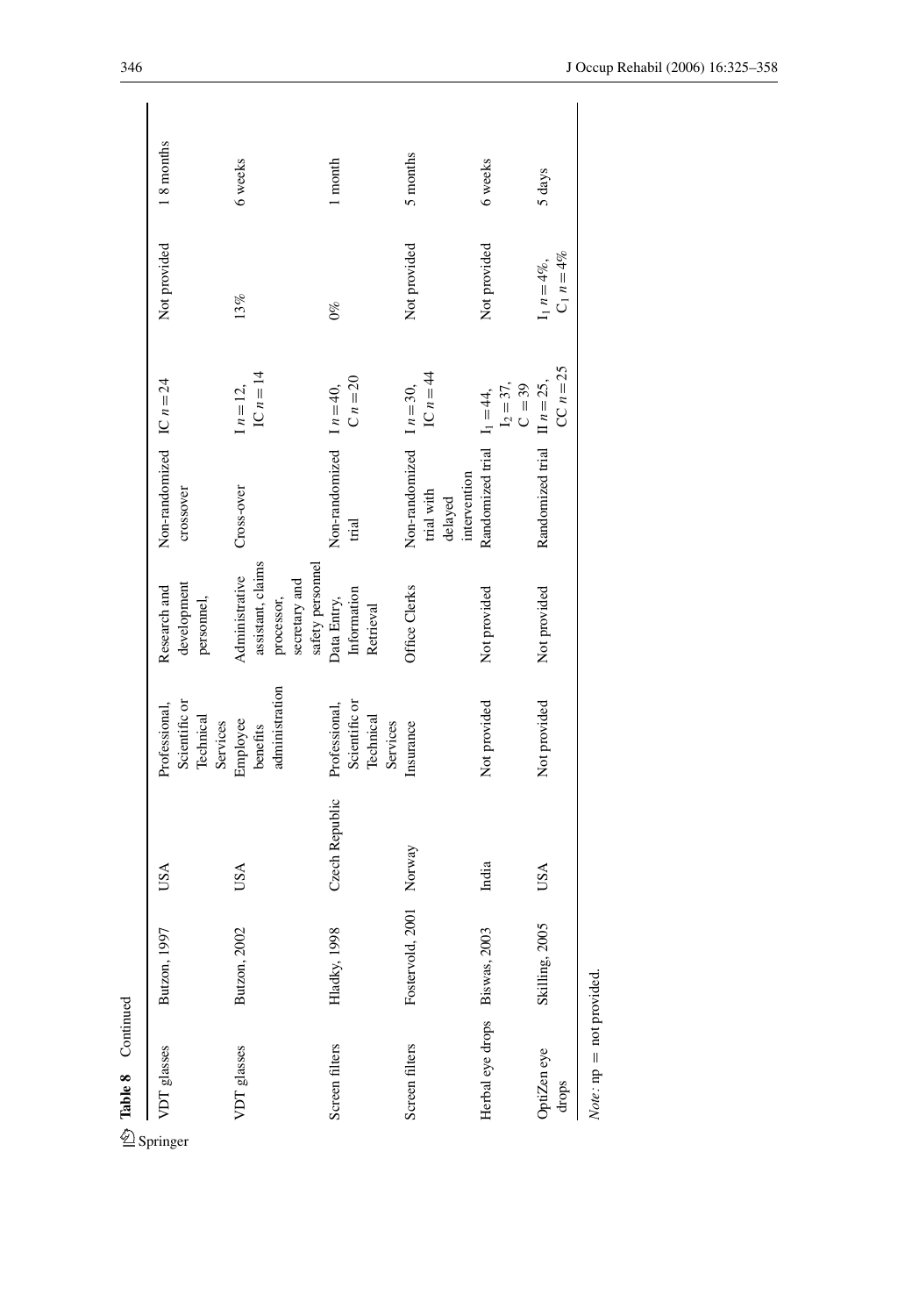A summary of the intervention effects are presented in Table [9.](#page-23-0) The Brisson et al. [\[35\]](#page-32-13), Mekhora et al. [\[53\]](#page-33-11), and Horgren et al. [\[46\]](#page-33-12) studies were removed from consideration from evidence synthesis because they did not analyze between-group differences (just within-group differences). The review team did not find a negative or adverse effect for any intervention. The evidence is summarized by intervention category.

## *Exercise training*

One medium quality study evaluated exercise training administered by a neck school approach [\[47\]](#page-33-13). No effect on musculoskeletal outcomes was found. There was *insufficient* evidence to determine whether exercise training has an effect on musculoskeletal outcomes since there was only one study.

#### *Stress management training*

One medium quality study found no effect on musculoskeletal outcomes for a stress management training intervention [\[39\]](#page-32-14). There was *insufficient* evidence to determine whether stress management training has an effect on musculoskeletal outcomes since there was only one study.

## *Ergonomics training*

Four studies examined ergonomics training: one of high quality [\[32\]](#page-32-12) and three of medium quality [\[34,](#page-32-16) [43,](#page-33-14) [55\]](#page-33-15). The high quality and one medium quality study [\[43\]](#page-33-14) found no effect, while the two medium quality studies [\[34,](#page-32-16) [55\]](#page-33-15) found both positive and no effects. The four studies implemented different types of trainings ranging from a one hour lecture on ergonomics to multiple participatory training sessions totaling four hours. The studies assessed different musculoskeletal endpoints. The four studies provided *mixed* evidence of the effect of ergonomics training on musculoskeletal outcomes. One medium quality study [\[55\]](#page-33-15) examined visual outcomes. There was *insufficient* evidence with this single study to determine whether ergonomics training has an effect on visual outcomes.

# *Ergonomics training and workstation adjustment*

One medium quality study examined training plus workstation adjustments and found a positive effect on musculoskeletal outcomes [\[50\]](#page-33-1). There was*insufficient* evidence to conclude that training and workstations adjustments together have an effect on musculoskeletal outcomes with only one study.

#### *New chair*

One high quality study [\[32\]](#page-32-12) found a positive effect on musculoskeletal outcomes with the implementation of a highly adjustable new chair with ergonomics and chair training. There was *insufficient* evidence to conclude that a new chair with training has an effect on musculoskeletal outcomes with only one study.

#### *Workstation adjustments*

Two high quality [\[42,](#page-33-2) [48\]](#page-33-3) and two medium quality studies [\[38,](#page-32-17) [56\]](#page-33-16) examined the effects of a variety of workstation adjustments. The control groups received ergonomics training or no  $\mathcal{Q}$  Springer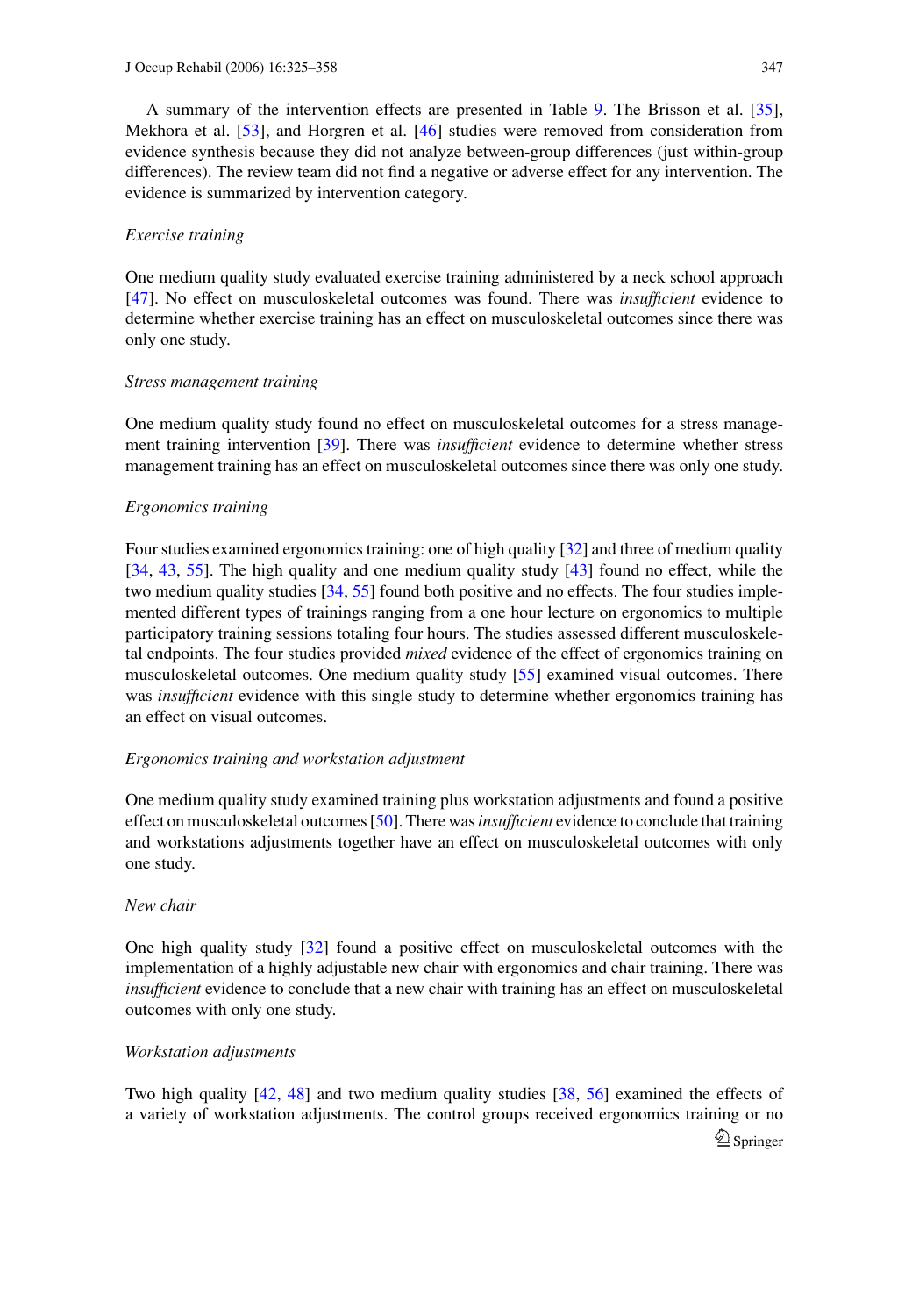| <b>Table 9</b> Intervention effects: 31                  |                                    |          | studies grouped by intervention categories                                                                                                                                                        |                                                                       |
|----------------------------------------------------------|------------------------------------|----------|---------------------------------------------------------------------------------------------------------------------------------------------------------------------------------------------------|-----------------------------------------------------------------------|
| Intervention<br>category                                 | Author, Year                       | $\infty$ | Effect (positive, no, negative) on: musculoskeletal health outcomes                                                                                                                               | Effect (positive, no, negative) on:<br>visual health outcomes         |
| Exercise training                                        | 1991<br>Kamwendo,                  | Σ        | no effect (I <sub>1</sub> , I <sub>2</sub> vs C)on neck, shoulder and low back pain, neck or shoulder<br>fatigue or headache                                                                      |                                                                       |
| <b>Stress Mgmnt</b><br>training                          | Feuerstein, 2004                   | Ξ        | no effect (I vs C) on level of pain and upper extremity symptom severity                                                                                                                          |                                                                       |
| Ergonomics<br>training                                   | Bohr, 2000                         | Σ        | positive (I1 vs C) on upper body pain/discomfort and total body pain/discomfort                                                                                                                   |                                                                       |
|                                                          |                                    |          | no effect on lower body pain/discomfort                                                                                                                                                           |                                                                       |
| Ergonomics<br>training                                   | Peper, 2004                        | Σ        | positive (I vs C) on head, neck/shoulder, arms, wrists/hands symptoms, and overall<br>no effect (I vs C) on back or leg symptoms<br>tiredness                                                     | no effect (I vs C) on eye<br>symptoms                                 |
| Ergonomics<br>training                                   | Greene, 2005                       | Z        | no effect (I vs IC) on symptoms of upper back or upper extremities                                                                                                                                |                                                                       |
| training, new<br>Ergonomics<br>char                      | Amick, 2003                        | Η        | Training: no effect (I <sub>2</sub> vs C) on total body symptoms and symptom growth                                                                                                               |                                                                       |
|                                                          |                                    |          | New Chair: positive (I1 vs C) on total body symptoms and symptom growth                                                                                                                           |                                                                       |
| workstation<br>Ergonomics<br>adjustment<br>training $\&$ | and<br>Martin, 2003<br>Gatty, 2004 | Σ        | positive (I vs C at 16 weeks) on elbow/forearm symptoms                                                                                                                                           | positive (I vs C at 16 weeks) on<br>headache intensity                |
| Workstation<br>adjustment                                | Ketola, 2002                       | Η        | forearms, wrists, fingers, upper back, low back discomfort or overall musculoskeletal<br>no effect $(I_1, I_2$ vs C) on head, neck, area between neck and shoulders, shoulders,<br>strain or pain | no effect (1 <sub>1</sub> , 1 <sub>2</sub> vs C) on eye<br>discomfort |

<span id="page-23-0"></span>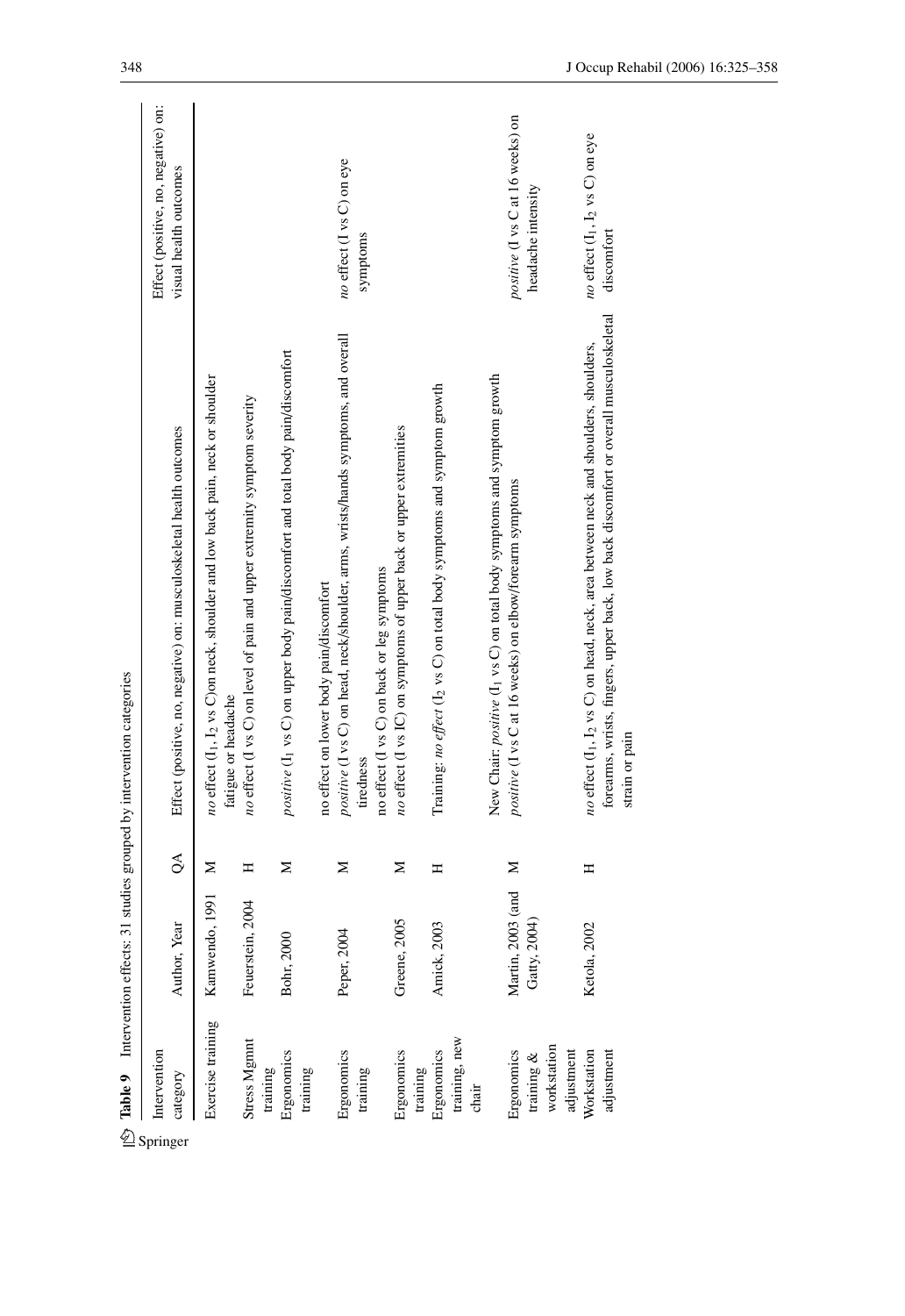| Intervention<br>category                                         | Author, Year                                            | $\delta$          | Effect (positive, no, negative) on: musculoskeletal health outcomes                                                                                                                                                                                                                                                                                                                                                                                                                                                                                                                                                 | Effect (positive, no, negative) on:<br>visual health outcomes     |
|------------------------------------------------------------------|---------------------------------------------------------|-------------------|---------------------------------------------------------------------------------------------------------------------------------------------------------------------------------------------------------------------------------------------------------------------------------------------------------------------------------------------------------------------------------------------------------------------------------------------------------------------------------------------------------------------------------------------------------------------------------------------------------------------|-------------------------------------------------------------------|
| Workstation<br><b>Norkstation</b><br>adjustment                  | Cook, 2004<br>Gerr, 2005                                | ≍<br>Ξ            | no effect (I vs C) on neck, shoulder, forearm, wrist, back and "any" body regions<br>no effect (I <sub>1</sub> , I <sub>2</sub> vs C) for neck/shoulder and arm/hand case                                                                                                                                                                                                                                                                                                                                                                                                                                           |                                                                   |
| Workstation<br>adjustment<br>adjustment<br>(Monitor<br>position) | Psihogios, 2001                                         | Σ                 | no effect (I vs C) on body part discomfort                                                                                                                                                                                                                                                                                                                                                                                                                                                                                                                                                                          | no effect $(1 \text{ vs } C)$ on visual<br>discomfort or headache |
| Pointing device<br>Arm supports,<br>Arm supports<br>(track ball) | Rempel, 2005<br>Lintula, 2001                           | ≍<br>Ξ            | disorders and right upper extremity pain. No effect on left upper extremity pain. No<br>Arm support: <i>positive</i> (arm supports vs no arm supports) on neck/shoulder pain and<br>(trackball vs mouse) on neck/shoulder pain and disorders or right upper extremity<br>Pointing device: positive on left upper extremity pain and disorders. No effect<br>effect (arm supports vs no arm supports) on days of pain medication use<br>pain. No effect (trackball vs mouse) on days of pain medication use<br>no effect $(I_1 \text{ vs } I_2 \text{ and } I_1, I_2 \text{ vs } C)$ on the neck/shoulder/arm region |                                                                   |
| Pointing device<br>Alternative<br>keyboard<br>(mouse)            | Tittiranonda, 1999<br>Aaras, 1999, (and<br>Aaras, 2002) | Z<br>$\mathbf{H}$ | no effect $(I_1, I_2$ vs $C$ ) on arm/hand symptoms and change in overall pain severity<br><i>positive</i> ( $I_3$ vs $C$ ) on arm/hand symptoms and change in overall pain severity<br>positive (I vs C) on neck, shoulder, forearm, and wrist/hand pain<br>no effect (I vs C) on headache or musculoskeletal sick leave                                                                                                                                                                                                                                                                                           |                                                                   |
|                                                                  |                                                         |                   |                                                                                                                                                                                                                                                                                                                                                                                                                                                                                                                                                                                                                     |                                                                   |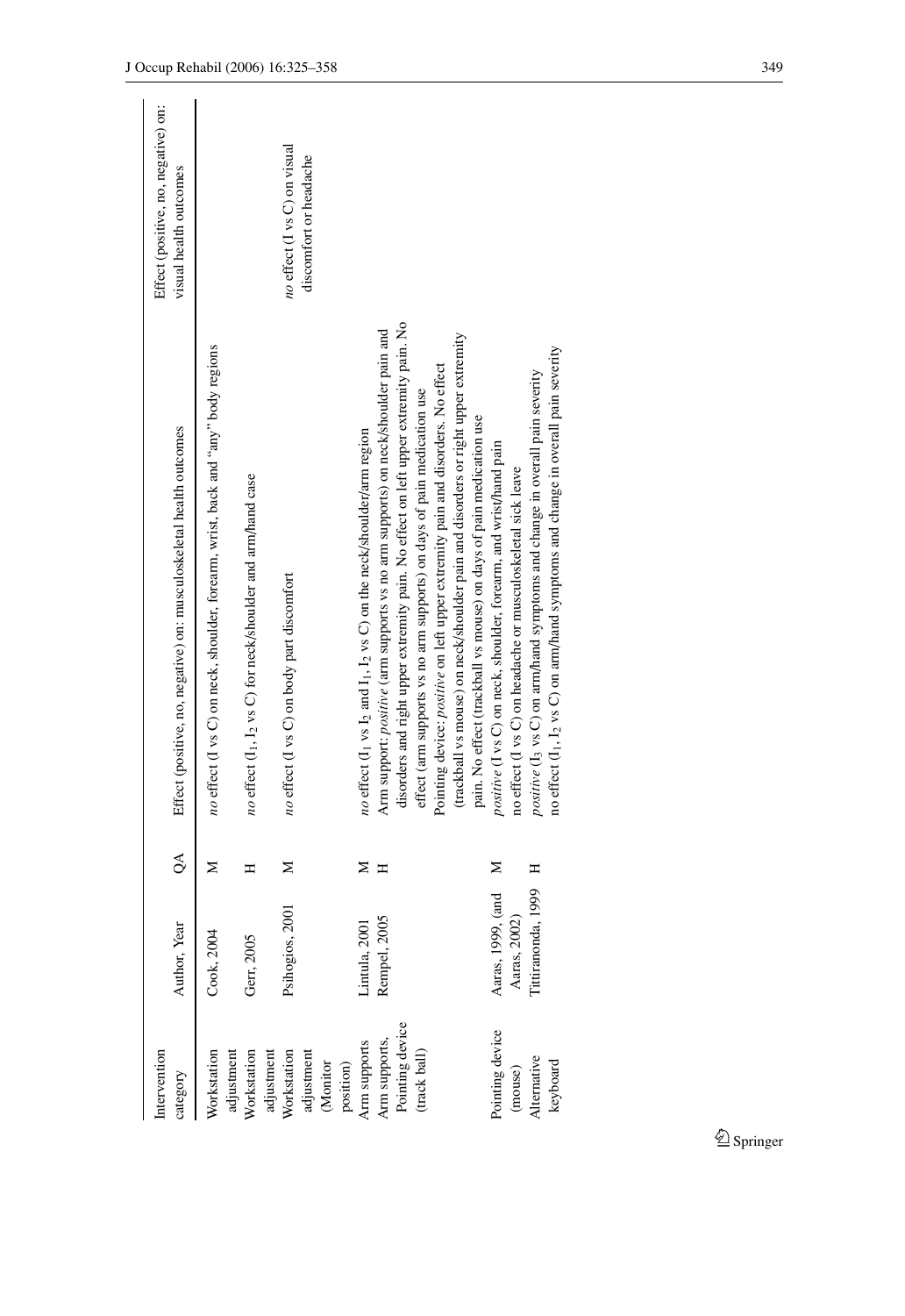| ❹        | Table 9 Continuted         |                         |          |                                                                                                                                                                                                                                |                                                                                                                                                      |
|----------|----------------------------|-------------------------|----------|--------------------------------------------------------------------------------------------------------------------------------------------------------------------------------------------------------------------------------|------------------------------------------------------------------------------------------------------------------------------------------------------|
| Springer | Intervention<br>category   | Author, Year            | $\delta$ | Effect (positive, no, negative) on: musculoskeletal health outcomes                                                                                                                                                            | Effect (positive, no, negative) on:<br>visual health outcomes                                                                                        |
|          | Alternative<br>keyboard    | Rempel, 1999            | Ξ        | positive (I vs C at 12 weeks) on hand pain reduction and on reducing Phalen's test time                                                                                                                                        |                                                                                                                                                      |
|          | Rest breaks                | Galinsky, 2000          | Σ        | positive (I vs IC) on symptoms in neck, back, R shoulder/upper arm, R elbow, R<br>forearm hand, L shoulder/upper arm, L elbow, buttocks<br>no effect (I vs C at 12 weeks) on nerve conduction                                  | positive (I vs IC) on eye soreness                                                                                                                   |
|          |                            |                         |          | no effect (I vs IC) on left forearm hand symptoms                                                                                                                                                                              | no effect (I vs IC) on visual<br>blurring                                                                                                            |
|          | Rest breaks                | Mclean, 2001            | Σ        | no effect (I <sub>1</sub> vs C) on neck, shoulder, forearm/wrist, and back discomfort<br>positive (I <sub>2</sub> vs C) on forearm/wrist and back discomfort<br>no effect (I <sub>1</sub> vs C) on neck or shoulder discomfort |                                                                                                                                                      |
|          | Rest breaks,<br>exercise   | Henning, 1997           | Σ        | no effect (I <sub>1</sub> , I <sub>2</sub> vs C) on neck/shoulder, arm/hand, back, legs/feet discomfort                                                                                                                        |                                                                                                                                                      |
|          | Rest breaks,<br>exercise   | van den Heuvel,<br>2003 | Η        | $n\sigma$ (I <sub>1</sub> , I <sub>2</sub> vs C) on symptom frequency/severity                                                                                                                                                 |                                                                                                                                                      |
|          | New office                 | Nelson, 1998            | Σ        | no effect (I vs C) on hand/arm symptoms, leg symptoms or neck/shoulder symptoms                                                                                                                                                |                                                                                                                                                      |
|          | Lighting,                  | Aaras, 2001 (and        | Σ        | positive (I vs C) on shoulder pain (freq)                                                                                                                                                                                      | positive (I vs C) on visual                                                                                                                          |
|          | workstation                | Aaras, 1998)            |          |                                                                                                                                                                                                                                | discomfort (over last month and                                                                                                                      |
|          | adjustment, VDT<br>glasses |                         |          |                                                                                                                                                                                                                                | over last 6 months)                                                                                                                                  |
|          |                            |                         |          | no effect (I vs C) on neck, forearm/hand, or back pain                                                                                                                                                                         | no effect (I vs C) on headache,<br>sensitivity to light, redness,<br>stinging/itching/irritation,<br>blurred/double vision<br>gravelly sensation, or |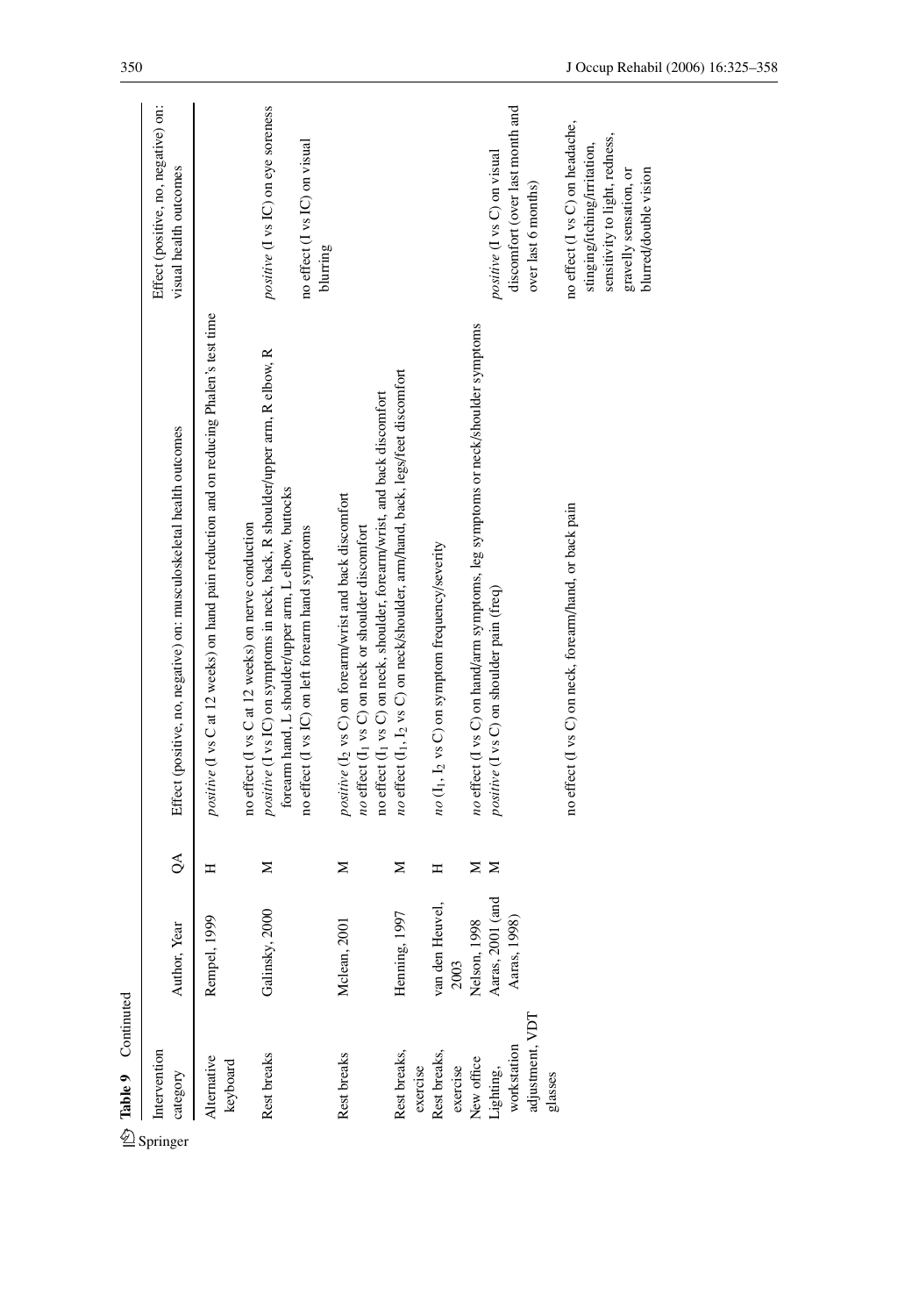| Lens types<br>(glasses) | Butzon, 1997             | Σ | no effect (IC1 vs IC2) on frequency or intensity of neck/shoulder symptoms or back<br>pain                                                                                         | eyestrain, blurred intermediate<br>near vision, dry eyes, double<br>vision, loss of focus, blurred<br>frequency and severity of<br>frequency or intensity of<br>no effect $(IC_1 \text{ vs } IC_2)$ on<br>blurred distance vision<br>positive (IC <sub>1</sub> vs IC <sub>2</sub> ) on<br>vision, or headache |
|-------------------------|--------------------------|---|------------------------------------------------------------------------------------------------------------------------------------------------------------------------------------|---------------------------------------------------------------------------------------------------------------------------------------------------------------------------------------------------------------------------------------------------------------------------------------------------------------|
| VDT glasses             | Butzon, 2002             | Σ | positive (I vs IC) on total symptom score (included musculoskeletal and visual<br>outcomes)                                                                                        | musculoskeletal and visual<br>symptom score (included<br>positive (I vs 1C) on total<br>outcomes)                                                                                                                                                                                                             |
| Screen filters          | Hladky, 1998             | Σ | positive (I vs C) on total body symptoms                                                                                                                                           | positive (I vs C) on total eye<br>symptoms                                                                                                                                                                                                                                                                    |
| Screen filters          | Fostervold, 2001         | Σ | no effect (I vs IC) on upper back/shoulders symptoms or fatigue<br>no effect (I vs C) on analgesic use                                                                             | no effect (I vs 1C) on ocular                                                                                                                                                                                                                                                                                 |
| Herbal eye drops        | Biswas, 2003             | Σ |                                                                                                                                                                                    | irritation, watering, redness,<br>foreign body sensation and<br>no effect (I <sub>1</sub> vs I <sub>2</sub> and C) on<br>headache or tests/signs of<br>positive $(I_1 \vee s I_2$ and $C)$ on<br>examination<br>symptoms<br>eyeache                                                                           |
| OptiZen eye drops       | Skilling et al.,<br>2005 | Σ |                                                                                                                                                                                    | no effect (I vs C) on visual/ocular<br>discomfort                                                                                                                                                                                                                                                             |
| evidence synthesis.     |                          |   | Note. The direction of the findings used in evidence synthesis is italicized. The review team considered a study with both positive results and no effects as a positive study for |                                                                                                                                                                                                                                                                                                               |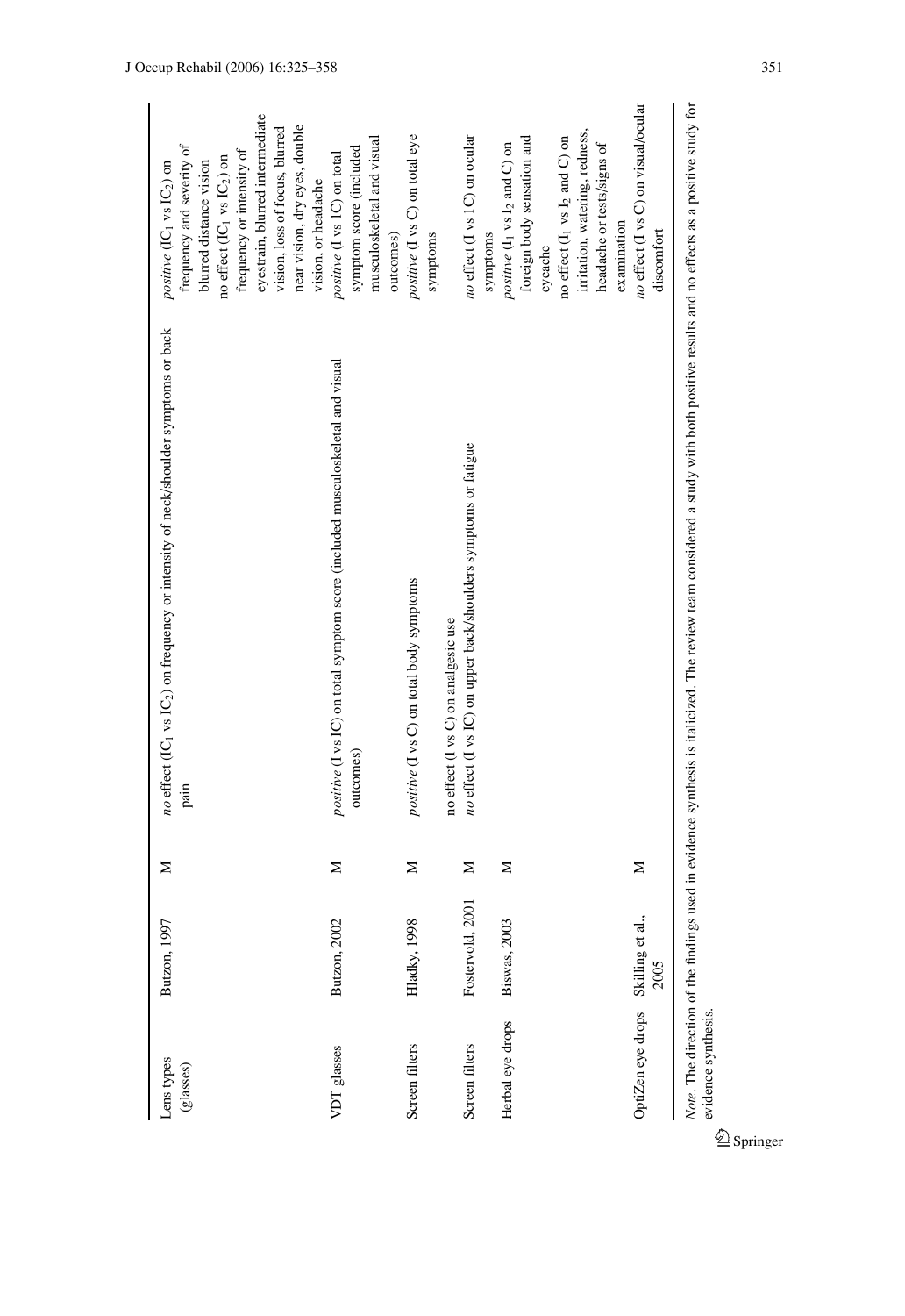intervention. None of the studies found an effect of workstation adjustments on musculoskeletal or visual outcomes. The studies provide *moderate* evidence for no effect of workstation adjustments on musculoskeletal outcomes. Two medium quality studies [\[48,](#page-33-3) [56\]](#page-33-16) examined visual outcomes and found no effect on visual/eye discomfort. There was *moderate* evidence that workstation adjustments have no effect on visual outcomes.

#### *Lighting, workstation adjustment and VDT glasses*

One medium quality study evaluated the effects of new lighting, workstation adjustment and VDT glasses [\[30\]](#page-32-18) and found both positive and no effects. There was *insufficient* evidence to conclude that lighting, workstation adjustment and VDT glasses have an effect on musculoskeletal or visual outcomes with only one study.

#### *Arm supports*

There were two studies on arm supports: the one of high quality [\[58\]](#page-33-5) found positive effects and the one of medium quality [\[49\]](#page-33-17) found no effects on musculoskeletal outcomes. These studies provide *mixed* evidence that arm supports have an effect on musculoskeletal outcomes.

#### *Alternative pointing devices*

Two studies examined the effect of alternative pointing devices on musculoskeletal outcomes in comparison to a conventional mouse. The one high quality study [\[58\]](#page-33-5) found both positive effects and no effects for a trackball compared to a conventional mouse. The one medium quality study [\[28\]](#page-32-19) found positive effects on musculoskeletal outcomes for an alternative mouse compared to a conventional mouse. These studies provide *moderate* evidence that pointing devices have an effect on musculoskeletal outcomes.

#### *Alternative keyboards*

Two high quality studies examined the effect of alternative keyboards on musculoskeletal outcomes [\[57,](#page-33-4) [60\]](#page-33-6). Tittiranonda et al. [\[60\]](#page-33-6) found positive effects for one of three alternative geometry keyboards when compared to a conventional keyboard. Rempel et al. [\[57\]](#page-33-4) found positive effects for a keyboard with a modified keyswitch force displacement profile. Although positive effects were found in both studies, the Tittiranonda study found no effects for two keyboards in independent comparisons with a placebo keyboard. Therefore we have a situation where two alternative keyboards in two different studies were shown to have positive effects and two keyboards from a single study were shown to have no effect. As a result the team felt these results represented a mixed level of evidence that alternative keyboards have an effect on musculoskeletal outcomes.

# *Rest breaks*

Four studies, one of high quality [\[61\]](#page-33-7) and three of medium quality [\[41,](#page-32-20) [44,](#page-33-18) [52\]](#page-33-8), evaluated rest breaks. The high quality and one medium quality study [\[44\]](#page-33-18) found no effect on musculoskeletal outcomes. The two other medium quality studies  $[41, 52]$  $[41, 52]$  $[41, 52]$  found both positive and no effects depending on the time between rest breaks and musculoskeletal outcomes. There was *mixed* evidence about the effect of breaks on musculoskeletal outcomes. Evidence was *insufficient* to  $\mathcal{Q}$  Springer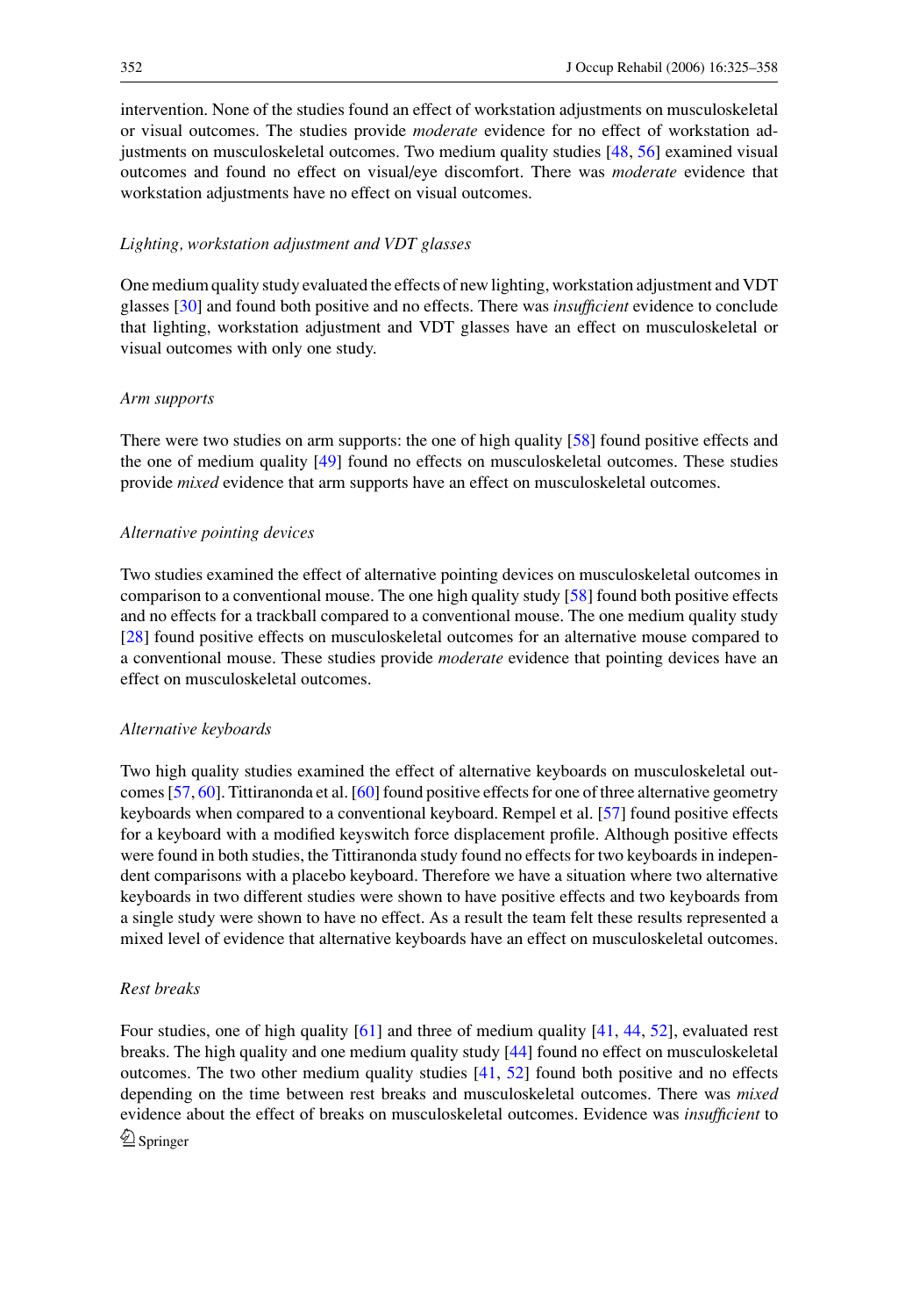conclude that rest breaks have an effect on visual outcomes with only one study examining this association [\[41\]](#page-32-20) and finding both positive and no effects.

# *Rest breaks and exercise*

Two studies, one of high quality and one of medium quality, examined the effects of rest breaks with stretching exercises [\[44,](#page-33-18) [61\]](#page-33-7). Neither study reported an effect on musculoskeletal outcomes. There was *moderate* evidence that rest breaks together with stretching exercises have no effect on musculoskeletal outcomes.

# *New office*

A single medium quality study evaluated a new office as an intervention [\[54\]](#page-33-9). The intervention included a new office, new lighting, new equipment and ergonomics training. There was *insufficient* evidence to conclude that a new office has an effect on musculoskeletal outcomes since there is only one study.

## *Screen filters*

Two medium quality studies examined the effects of screen filters; one [\[45\]](#page-33-19) found a positive effect and one [\[40\]](#page-32-21) found no effect on musculoskeletal and visual outcomes. There was *mixed* evidence that screen filters have an effect on musculoskeletal or visual outcomes.

# *VDT glasses*

One medium quality study examined the effects of VDT glasses on musculoskeletal and visual outcomes [\[37\]](#page-32-22). The study compared VDT glasses to usual glasses. There was*insufficient* evidence to conclude that VDT glasses have an effect on musculoskeletal or visual outcomes when compared to usual glasses since there was only one study.

#### *Lens types*

One medium quality study evaluated the effects of lens type on musculoskeletal and visual outcomes [\[36\]](#page-32-15). One occupational lens design was compared to another occupational lens design. The single study provided *insufficient* evidence to conclude that a specific lens design has an effect on musculoskeletal or visual outcomes when compared to another lens type.

# *Herbal eye drops*

One medium quality study evaluated the effect of herbal eye drops in comparison to two other types of eye drops [\[33\]](#page-32-23). There was *insufficient* evidence to conclude that herbal eye drops have an effect on visual outcomes when compared to conventional eye drops since there was only one study.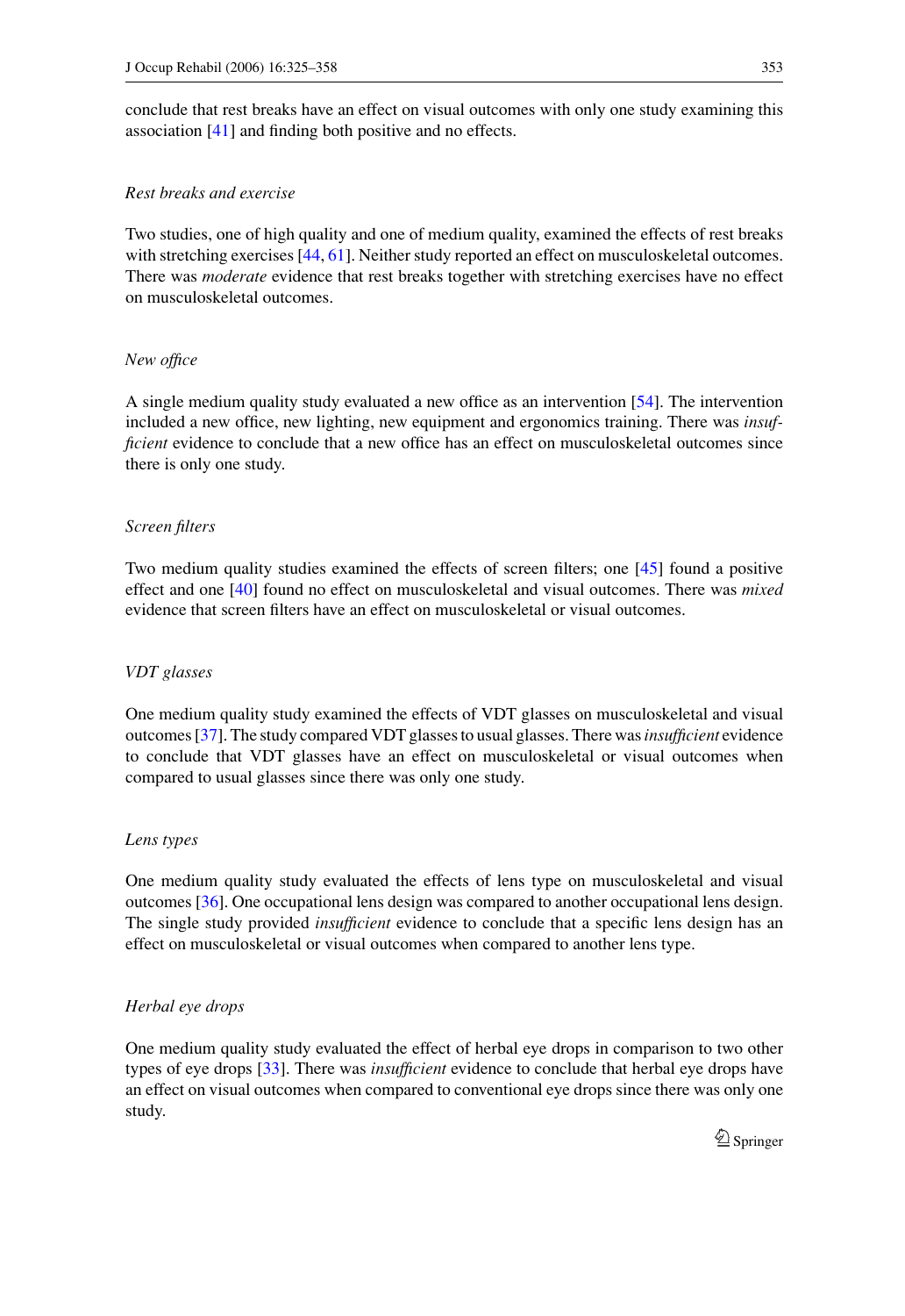# *OptiZen*TM *eye drops*

One medium quality study evaluated the effect of OptiZen<sup>TM</sup> eye drops in comparison to another type of eye drop [\[59\]](#page-33-10). The single study provided *insufficient* evidence to conclude that OptiZenTM eye drops have an effect on visual outcomes compared to conventional eye drops.

## **Discussion**

This systematic review sought to answer the question, "Do office interventions among computer users have an effect on musculoskeletal or visual health status?," and to consider the evidence for effectiveness of specific intervention categories. One major observation was that the office ergonomic intervention literature is heterogeneous in the interventions tested, the study designs employed, and the outcomes measured. Across the 31 studies evaluated in detail, the results suggested a *mixed level of evidence* for the effects of ergonomic interventions on musculoskeletal and visual outcomes. A mixed level of evidence means there were medium to high quality studies with inconsistent findings. The mixed level of evidence finding may be due to the broad range of interventions included in the review. Importantly, no evidence was found that any office ergonomic intervention had a negative or deleterious effect on musculoskeletal or visual health. The above conclusions do not change when considering only high quality studies.

When examining specific intervention categories, for no intervention was there a *strong level of evidence* that a specific office ergonomic intervention type improved musculoskeletal or visual health outcomes. The breadth of phrases like "workstation adjustment" and "office equipment", which aggregate diverse interventions, coupled with a variety of operational definitions of musculoskeletal and visual outcome measures may preclude making strong conclusions.

A *moderate level of evidence* was found for three intervention categories.

- Moderate evidence was found that workstation adjustments as implemented in the studies reviewed have NO effect on musculoskeletal or visual outcomes.
- Moderate evidence was found that rest breaks together with exercise during the breaks have NO effect on musculoskeletal outcomes.
- Moderate evidence was found that alternative pointing devices have a positive effect on musculoskeletal outcomes.

It should be noted the workstation adjustment interventions were usually compared to ergonomic training. Based on these findings, care should be taken in making any generalizations about the positive role for either workstation adjustments or rest breaks together with exercises on improving musculoskeletal or visual health. However, the results should not discourage researchers and practitioners from continuing to develop and test new workstation adjustments or rest break patterns in combination with exercises.

While moderate evidence was found that alternative pointing devices improved musculoskeletal health, the team considered the devices studied (a trackball and Anir (3M) mouse) to be very different input devices. While both were designed to reduce wrist pronation, Rempel et al. [\[58\]](#page-33-5) found positive effects only for the left side of the body. Given right handed dominance, the team does not consider the health effects as strongly as it would have if the effects had occurred on the right side of the body. Clearly, more high quality alternative pointing device studies are required.

Considerable diversity of office ergonomic interventions and musculoskeletal and visual endpoints were observed in the literature. The range of workplaces, countries and industries where the interventions were implemented was also diverse. The team found a *mixed level*  $\mathcal{Q}$  Springer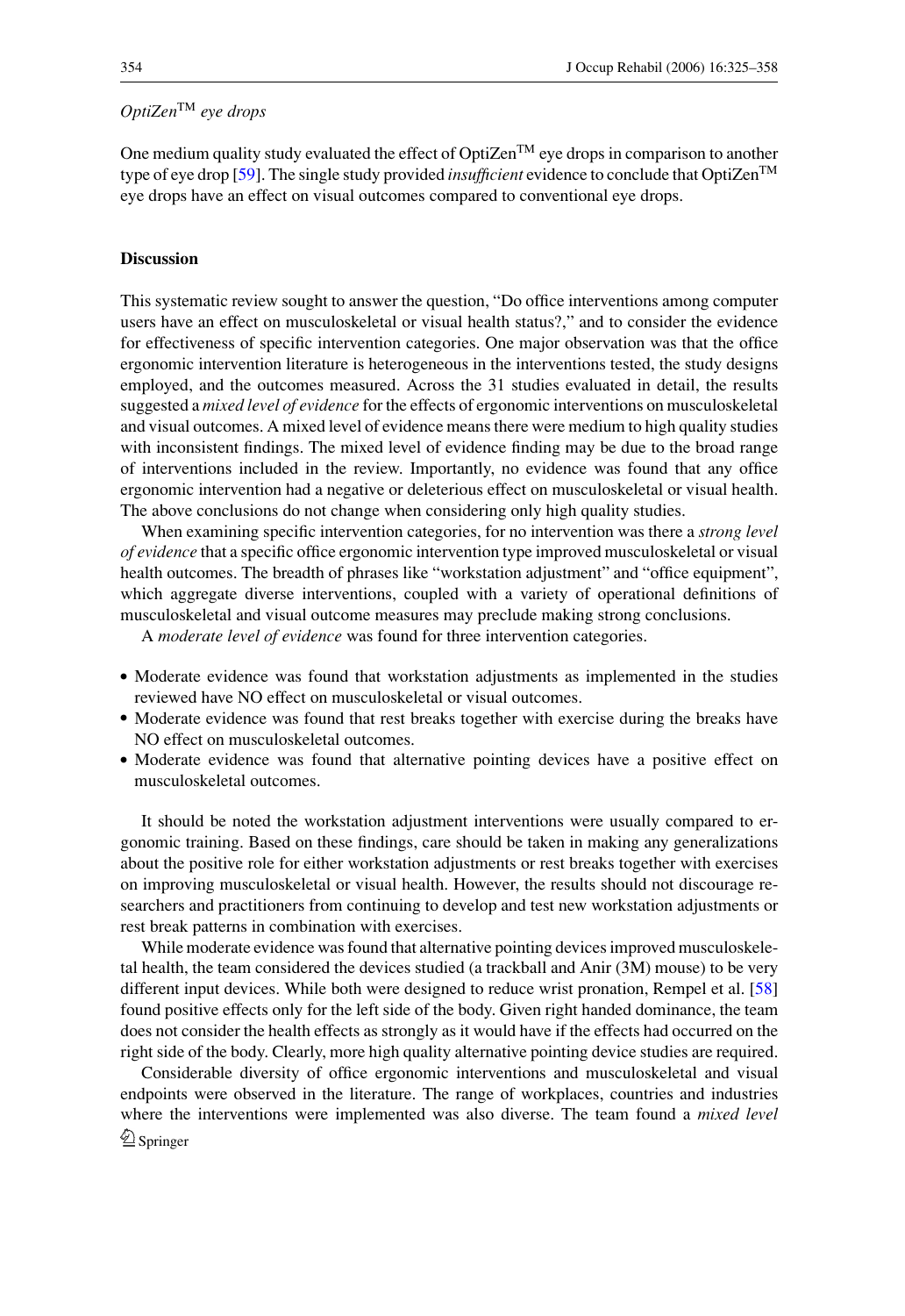*of evidence* (moderate and high quality studies with inconsistent findings) for a number of interventions.

- Evidence was mixed that ergonomics training, arm supports, alternative keyboards, and rest breaks have a positive effect on musculoskeletal outcomes.
- Evidence was mixed that viewing screen filters have a positive effect on visual outcomes.

The team considered the mixed evidence group of intervention categories to be of particular importance to researchers, funding agencies, organized labor, and employers participating in research. For several intervention categories, one or two additional high quality studies might allow for more definitive conclusions.

Finally, many office ergonomic interventions were unique (e.g., new chair) or a unique combination of interventions (e.g., lighting, workstation adjustment, VDT glasses) and were evaluated in just one study. With single studies, *evidence was insufficient* to make conclusions about intervention effectiveness.

- Evidence was insufficient to conclude that exercise training, stress management training, ergonomics training together with workstation adjustment, new chair, lighting plus workstation adjustment plus VDT glasses, new office, lens type or VDT glasses had effects on musculoskeletal outcomes.
- Evidence was insufficient to conclude that ergonomics training, rest breaks, lighting plus workstation adjustment plus VDT glasses, lens type, VDT glasses, herbal eye drops or OptiZen<sup>TM</sup> eye drops had an effect on visual outcomes.

Many interventions could provide fertile ground for additional high quality studies. Researchers, funders, employers and labor should attend to the effects (Table [9\)](#page-23-0) and study quality (Table [3\)](#page-5-0) when determining interest and investment in research topics.

The high quality studies reviewed shared common threads regardless of the intervention or outcome. All had concurrent comparison groups and all but one were randomized trials. Each was designed to limit threats to internal and external validity. However, dissimilar musculoskeletal and visual outcomes make integrating findings and calculating effect sizes for the interventions difficult. For musculoskeletal outcomes, the review group recommends that studies be 4 to 12 months in duration to allow for examining the persistence of effects. For visual outcomes, the time required to observe effects is uncertain. It may be that short duration studies are adequate to determine long-term health effects. When multiple changes are introduced with an intervention, it is a challenge to identify the component of the intervention that is driving the observed effects. For example, simultaneous implementation of lighting, workstation adjustment, and use of VDT glasses [\[30\]](#page-32-18) does not allow determination of which intervention component contributes to the symptom improvement. One potential action that stakeholders could take is to convene a conference or a series of position papers advocating standards for office ergonomic intervention research.

The review team considers it important to continue to develop the office ergonomics systematic review literature in several ways. First, non-English language articles and the grey literature may be valuable to the process. Second, contacting the authors of published articles to clarify findings may also be useful. When possible, studies where between group comparisons were not made should be re-analyzed to provide evidence that can be included in data extraction. In an effort to calculate effect sizes, necessary data not provided in the articles should be obtained from researchers, if possible.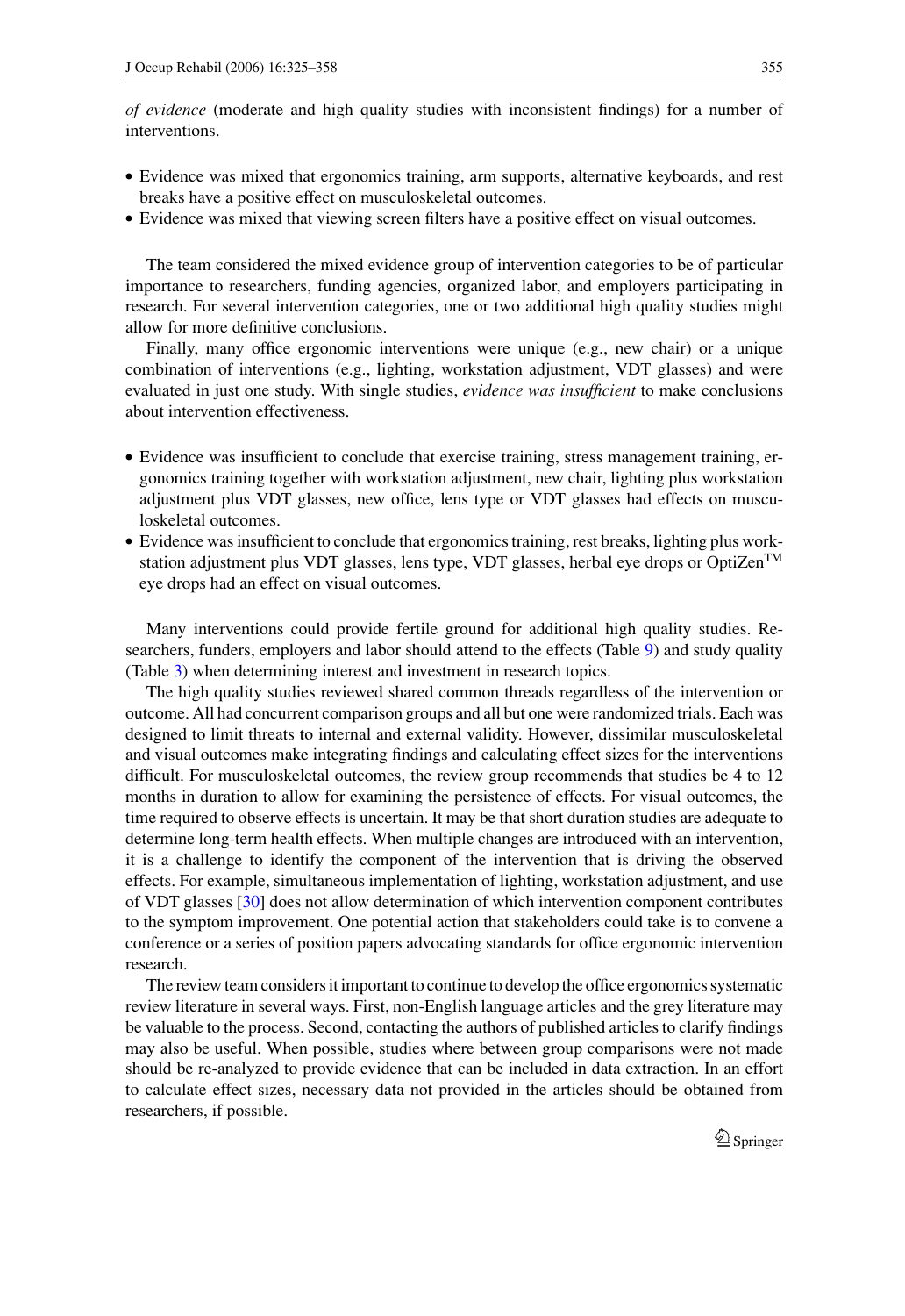#### **Recommendations**

In the opinion of the review team, policy recommendations should be based on strong levels of evidence. A strong level of evidence requires consistent findings from a number of high quality studies. The review did not find this level of evidence. The team felt that with moderate levels of evidence it was possible to make recommendations for "practices to consider." For two of the intervention categories for which a moderate levels of evidence was found, that evidence showed NO effect of the interventions on musculoskeletal or visual outcomes. The third finding of a moderate level of evidence suggested that alternative pointing devices have a positive effect on musculoskeletal outcomes. However, the category of pointing devices is broad and aggregated results from an alternative mouse study and a trackball study make issuing practice recommendations difficult.

An important message to all stakeholders is that the current state of the peer reviewed literature provides relatively few high quality studies of the effects of office ergonomic interventions on musculoskeletal or visual health.

**Acknowledgements** This project was sponsored in part by the Institute for Work & Health, an independent not-for-profit research organization. The Institute receives ongoing support and received direct funding for this review from the Ontario Workplace Safety & Insurance Board. The authors wish to thank: Donald Cole for quality control check, Jonathan Tyson for comments on the report, the assistance of Quenby Mahood, Krista Nolan, and Dan Shannon for obtaining bibliographic information and other materials; Jane Gibson, Tony Culyer, Evelyne Michaels, Kiera Keown, and Cameron Mustard for their editorial advice; and Shanti Raktoe for administrative support. Shelley Brewer is supported by an Occupational Injury Prevention Training Grant (T42 OH008421) from the National Institute for Occupational Safety and Health.

## **References**

- <span id="page-31-9"></span>1. AHRQ Guidelines. http://www.ahrq.gov/; 2005.
- 2. Andersen JH, Thomsen JF, Overgaard E. Computer use and carpal tunnel syndrome: A 1-year follow-up study. 2003;289:2963–69.
- 3. Bergqvist U, Wolgast E, Nilsson B, Voss M. The influence of VDT work on musculoskeletal disorders. Ergonomics 1995;38:754–62.
- <span id="page-31-8"></span>4. Cochrane Manual. http://www.cochrane.org/admin/manual.html; 2005.
- 5. Cole BL. Do video display units cause visual problems? A bedside story about the processes of public health decision-making. Clin Exp Optom 2003;86:205–20.
- <span id="page-31-1"></span>6. Cole D, Rivilis I, VanEerd D, Cullen K, Irvin E, Kramer D. Effectiveness of Participatory Ergonomic Interventions: A Systematic Review. Toronto: Institute for Work & Health; 2005.
- <span id="page-31-6"></span><span id="page-31-4"></span>7. Côté P, Cassidy JD, Carroll L, Frank JW, Bombardier C. A systematic review of the prognosis of acute whiplash and a new conceptual framework to synthesize the literature. Spine 2001;26(19):E445–58.
- 8. Daum KM, Clore KA, Simms SS, Wilczek DD, Vesely JW, Spittle BM, Good GW. Productivity Associated with visual status of computer users. Optometry 2004;75:33–47.
- <span id="page-31-7"></span><span id="page-31-2"></span>9. Franche R, Cullen K, Clarke J, Irvin E, Sinclair S, Frank J, Institute for Work & Health Workplace-Based RTW Intervention Literature Review Research Team. Workplace-based return-to-work interventions: A systematic review of the quantitative literature. J Occup Rehabil 2005;15(4):607–31.
- 10. Gerr F, Marcus M, Ensor C. A prospective study of computer users: I. Study design and incidence of musculoskeletal symptoms and disorders. Am J Ind Med 2002;41:222–35.
- 11. Gerr F, Marcus M, Monfaith C. Epidemiology of musculoskeletal disorders among computer users: lesson learned from the role of posture and keyboard use. J Electromyogr Kinesiol 2004;14(1):25–31.
- 12. Hagberg M, Rempel D. Work-related disorders and the operation of computer VDT's. Chapter 58 in Handbook of Human-Computer Interaction, 2nd Edition. M. Helander, T.K. Landauer, P. Prabhu (eds.), Elsevier Science BV; 1997.
- <span id="page-31-0"></span>13. Hales TR, Sauter SL, Peterson MR. Musculoskeletal disorders among visual display terminal users in a telecommunications company. Ergonomics 1994;37:1603–21.
- <span id="page-31-5"></span><span id="page-31-3"></span>14. Karsh B, Moro FBP, Smith MJ. The efficacy of workplace ergonomic interventions to control musculoskeletal disorders: A critical examination of the peer-reviewed literature. Theoret Issues Ergon Sci 2001;2(l):3–96.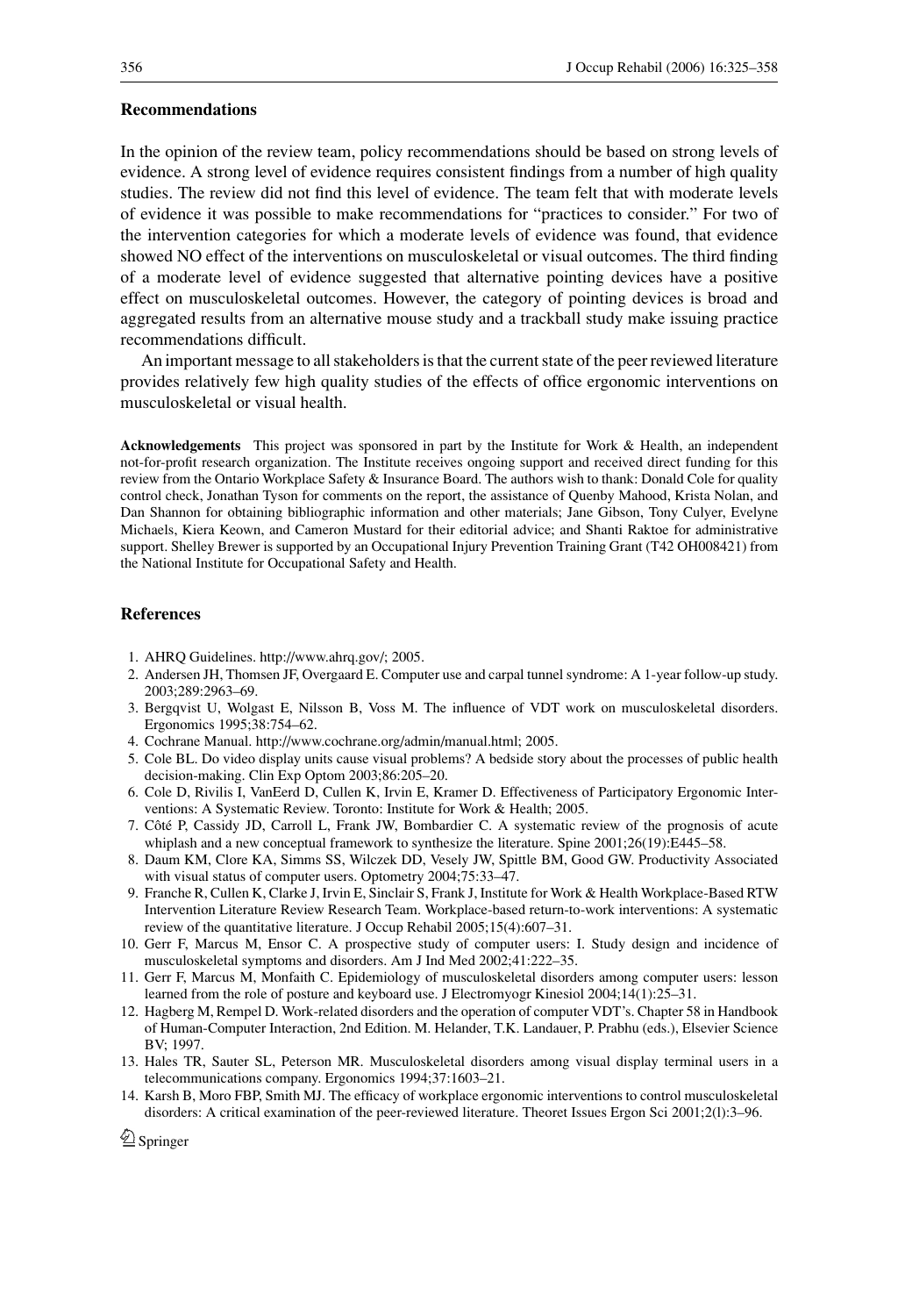- 15. Kemmlert K. Economic impact of ergonomic intervention Four case studies. J Occup Rehabil 1996;6(l):17– 32.
- <span id="page-32-7"></span>16. Kryger AI, Andersen JH, Lassen CF. Does computer use pose an occupational hazard for forearm pain; from the NUDATA study. Occup Environ Med 2003;60:el4.
- <span id="page-32-0"></span>17. Lassen CF, Mikkelsen S, Kryger AI, Brandt L, Overgaard E, Thomsen JF, Vilstrup I, Andersen JH. Elbow and wrist/hand symptoms among 6943 computer operators: a 1-year follow-up study (the NUDATA study). Am J Ind Med 2004;46:521–33.
- 18. Marcus M, Gerr F, Monteilh C. A prospective study of computer users: II. Postural risk factors for musculoskeletal symptoms and disorders. Am J Ind Med 2002;41:236–49.
- <span id="page-32-1"></span>19. NRC and IOM Report. Musculoskeletal Disorders and the Workplace. National Research Council and Institute of Medicine. Washington, DC: National Academy Press; 2001.
- <span id="page-32-5"></span>20. Palmer KT, Cooper C, Walker-Bone K, Syddall H, Coggon D. Use of keyboards and symptoms in the neck and arm: evidence from a national survey. Occup Med 2001;51:392–5.
- <span id="page-32-2"></span>21. Punnett L, Bergqvist U. Visual display unit work and upper extremity musculoskeletal disorders, A review of epidemiological findings. National Institute for Working Life – Ergonomic Expert Committee Document 1997;1:1–173.
- <span id="page-32-10"></span><span id="page-32-3"></span>22. Schena S, Paradiso V, Schinosa L. Heartbreaking roadwork. Circulation 2000;101(22):2669–70.
- 23. Sheedy JE, Shaw-McMinn PG. Diagnosing and treating computer-related vision problems. Philadelphia: Butterworth-Heinemann; 2003, p. 288.
- <span id="page-32-4"></span>24. Slavin RE. Best-evidence synthesis: An intelligent alternative to meta-analysis. J Clin Epidemiol 1995;48:9– 18.
- <span id="page-32-8"></span><span id="page-32-6"></span>25. Starck J. Preface. Noise Health 2005;7(26):1.
- 26. Stein SC, Lieberman J, Pasquale M. Letter to the Editor [3] (multiple letters). J Trauma-Injury Infect Crit Care 2004;56(2):457.
- <span id="page-32-9"></span>27. Tompa E, Trevithick S, McLeod C. Working Paper #213. A systematic Review of the prevention incentives of insurance and regulatory mechanisms for occupational health and safety. Toronto institute for Work & Health; 2004.
- <span id="page-32-11"></span>28. Aaras A, Ro O, Thoresen M. Can a more neutral position of the forearm when operating a computer mouse reduce the pain level for visual display unit operators? A prospective epidemiological intervention study. Int J Human Comput Interact 1999;11(2):79–94.
- <span id="page-32-19"></span>29. Aaras A, Dainoff M, Ro O, Thoresen M. Can a more neutral position of the forearm when operating a computer mouse reduce the pain level for VDU operators? Int J Ind Ergon 2002;30(4-5):307–24.
- 30. Aaras A, Horgen G, Bjorset HH, Ro O, Walsoe H. Musculoskeletal, visual and psychosocial stress in VDU operators before and after multidisciplinary ergonomic interventions. A 6 years prospective study-Part II. Appl Ergon 2001;32(6):559–71.
- <span id="page-32-18"></span>31. Aaras A, Horgen G, Bjorset HH, Ro O, Thoresen M. Musculoskeletal, visual and psychosocial stress in VDU operators before and after multidisciplinary ergonomic interventions. Appl Ergon 1998;29(5):335– 54.
- 32. Amick BC III, Robertson MM, DeRango K, Bazzani L, Moore A, Rooney T, Harrist R. Effect of office ergonomics intervention on reducing musculoskeletal symptoms. Spine 2003;28(24):2706– 11.
- <span id="page-32-12"></span>33. Biswas NR, Nainiwal SK, Das GK, Langan U, Dadeya SC, Mongre PK, Ravi AK, Baidya P. Comparative randomised controlled clinical trial of a herbal eye drop with artificial tear and placebo in computer vision syndrome. J Indian Med Assoc 2003;101(3)212:208–9.
- <span id="page-32-23"></span><span id="page-32-16"></span>34. Bohr PC. Efficacy of office ergonomics education. J Occup Rehabil 2000;10(4):243–55.
- 35. Brisson C, Montreuil S, Punnett L. Effects of an ergonomic training program on workers with video display units. Scand J Work Environ Health 1999;25(3):255–63.
- <span id="page-32-13"></span>36. Butzon SP, Eagels SR. Prescribing for the moderate-to-advanced ametropic presbyopic VDT user. A comparison of the Technica Progressive and Datalite CRT trifocal. J Am Optom Assoc 1997;68(8):495–502.
- <span id="page-32-15"></span>37. Butzon SP, Sheedy JE, Nilsen E. The efficacy of computer glasses in reduction of computer worker symptoms. Optometry 2002;73(4):221–30.
- <span id="page-32-22"></span>38. Cook C, Burgess-Limerick R. The effect of forearm support on musculoskeletal discomfort during call centre work. Appl Ergon 2004;35(4)337–42.
- <span id="page-32-17"></span>39. Feuerstein M, Nicholas RA, Huang GD, Dimberg L, Ali D, Rogers H. Job stress management and ergonomic intervention for work-related upper extremity symptoms. Appl Ergon 2004;35(6):565–74.
- <span id="page-32-14"></span>40. Fostervold KI, Buckmann E, Lie I. VDU-screen filters: Remedy or the ubiquitous Hawthorne effect? Int J Ind Ergon 2001;27(2):107–18.
- <span id="page-32-21"></span><span id="page-32-20"></span>41. Galinsky TL, Swanson NG, Sauter SL, Hurrell JJ, Schleifer LM. A field study of supplementary rest breaks for data-entry operators. Ergonomics 2000;43(5):622–38.